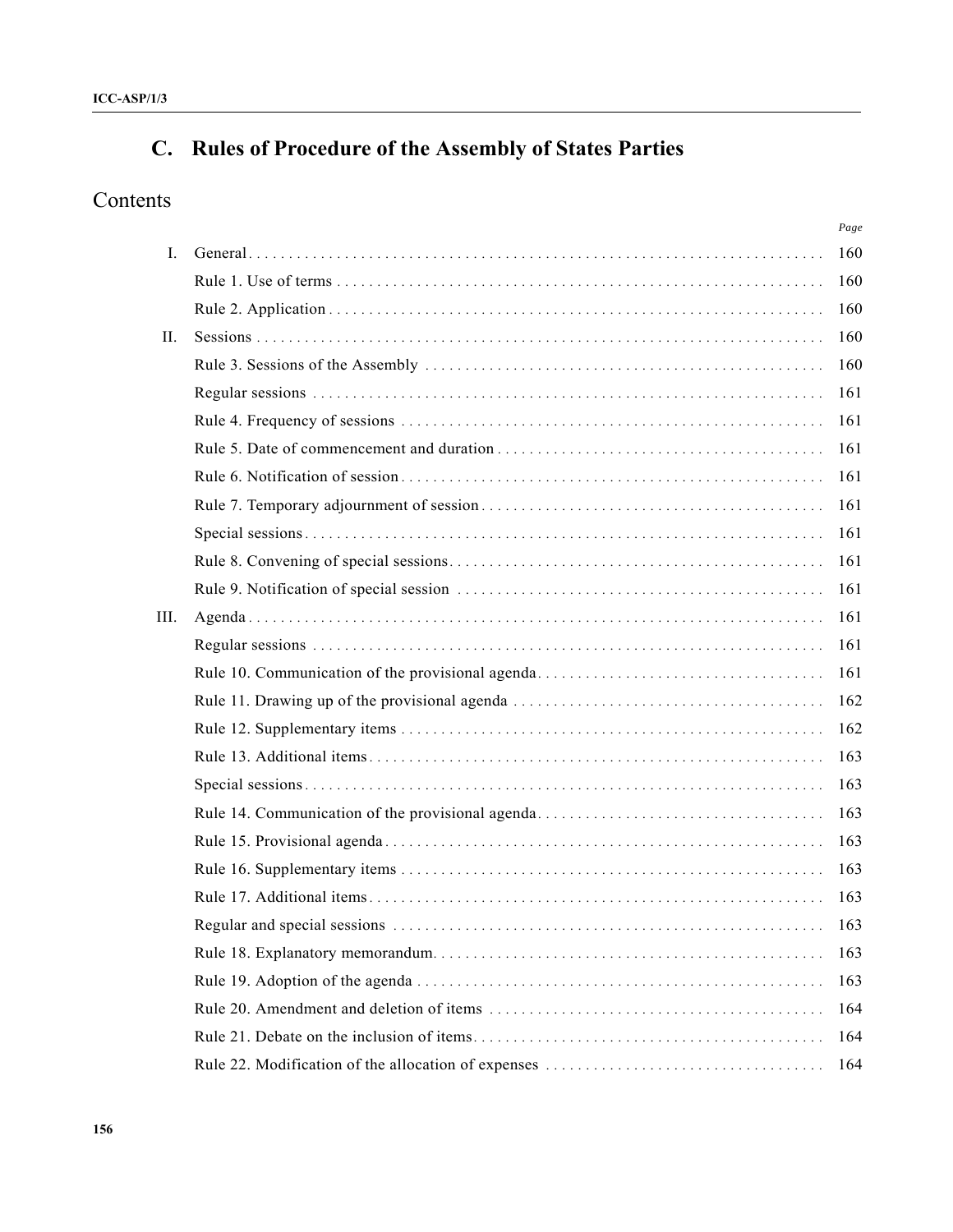| IV.   |                                                                                     | 164 |
|-------|-------------------------------------------------------------------------------------|-----|
|       |                                                                                     | 164 |
|       |                                                                                     | 164 |
|       |                                                                                     | 164 |
|       |                                                                                     | 165 |
|       |                                                                                     | 165 |
|       | Rule 28. Notification regarding participation of representatives of Observer States | 165 |
| V.    |                                                                                     | 165 |
|       |                                                                                     | 165 |
| VI.   |                                                                                     | 165 |
|       |                                                                                     | 165 |
|       |                                                                                     | 166 |
|       |                                                                                     | 166 |
|       |                                                                                     | 166 |
| VII.  | Participation of the President of the Court, the Prosecutor and the Registrar       | 166 |
|       |                                                                                     | 166 |
| VIII. |                                                                                     | 166 |
|       |                                                                                     | 166 |
|       |                                                                                     | 167 |
| IX.   |                                                                                     | 167 |
|       |                                                                                     | 167 |
| Χ.    |                                                                                     | 167 |
|       |                                                                                     | 167 |
|       |                                                                                     | 167 |
|       |                                                                                     | 167 |
| XI.   |                                                                                     | 168 |
|       |                                                                                     | 168 |
| XII.  |                                                                                     | 168 |
|       |                                                                                     | 168 |
| XIII. |                                                                                     | 168 |
|       |                                                                                     | 168 |
| XIV.  |                                                                                     | 168 |
|       |                                                                                     | 168 |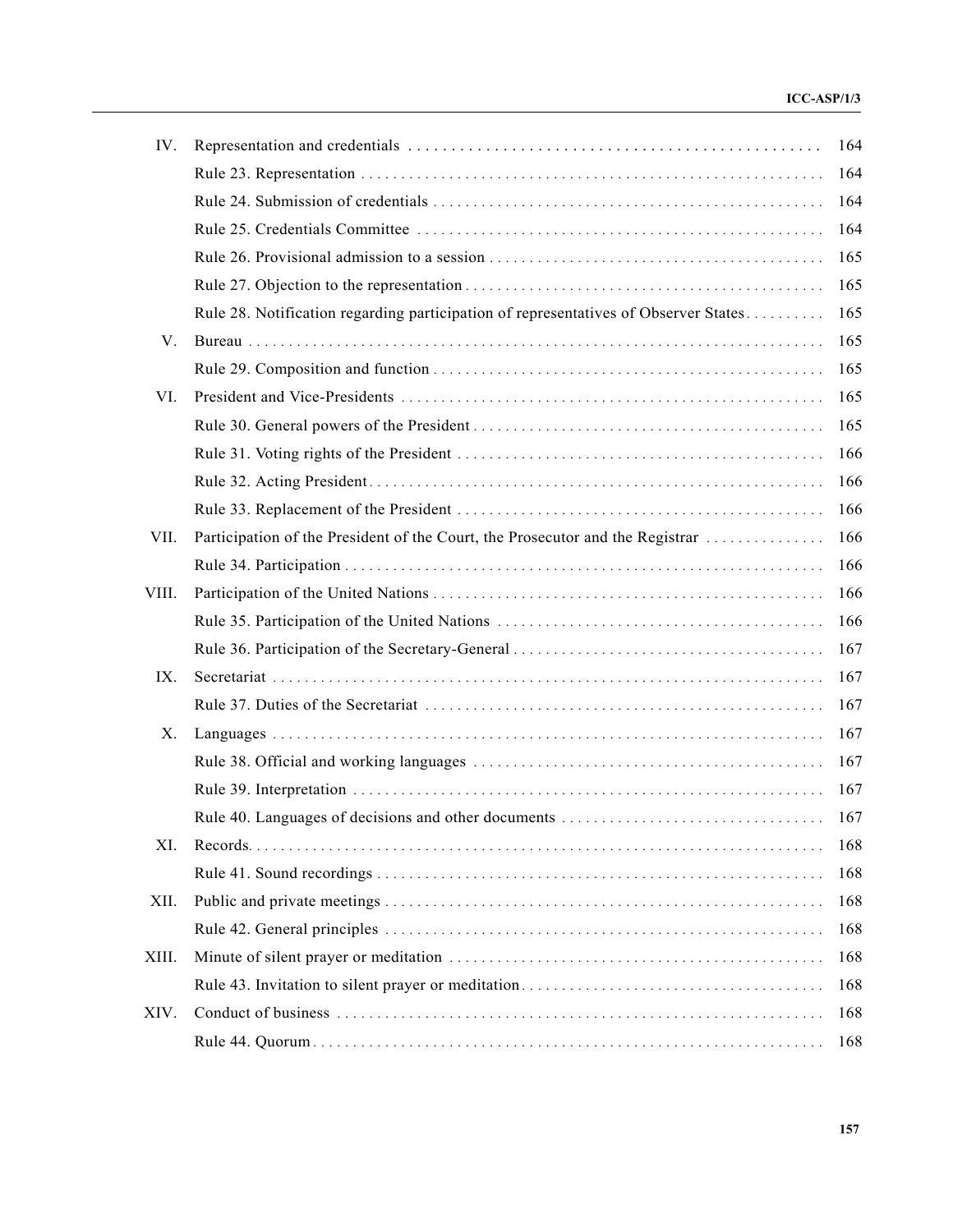|     | Rule 47. Statements by the President of the Court, the Prosecutor and the Registrar |
|-----|-------------------------------------------------------------------------------------|
|     |                                                                                     |
|     |                                                                                     |
|     |                                                                                     |
|     |                                                                                     |
|     |                                                                                     |
|     |                                                                                     |
|     |                                                                                     |
|     |                                                                                     |
|     |                                                                                     |
|     |                                                                                     |
|     |                                                                                     |
|     |                                                                                     |
| XV. |                                                                                     |
|     |                                                                                     |
|     |                                                                                     |
|     |                                                                                     |
|     |                                                                                     |
|     |                                                                                     |
|     | Rule 65. Decisions on amendments to proposals relating to matters of substance      |
|     |                                                                                     |
|     |                                                                                     |
|     |                                                                                     |
|     |                                                                                     |
|     |                                                                                     |
|     |                                                                                     |
|     |                                                                                     |
|     |                                                                                     |
|     |                                                                                     |
|     |                                                                                     |
|     |                                                                                     |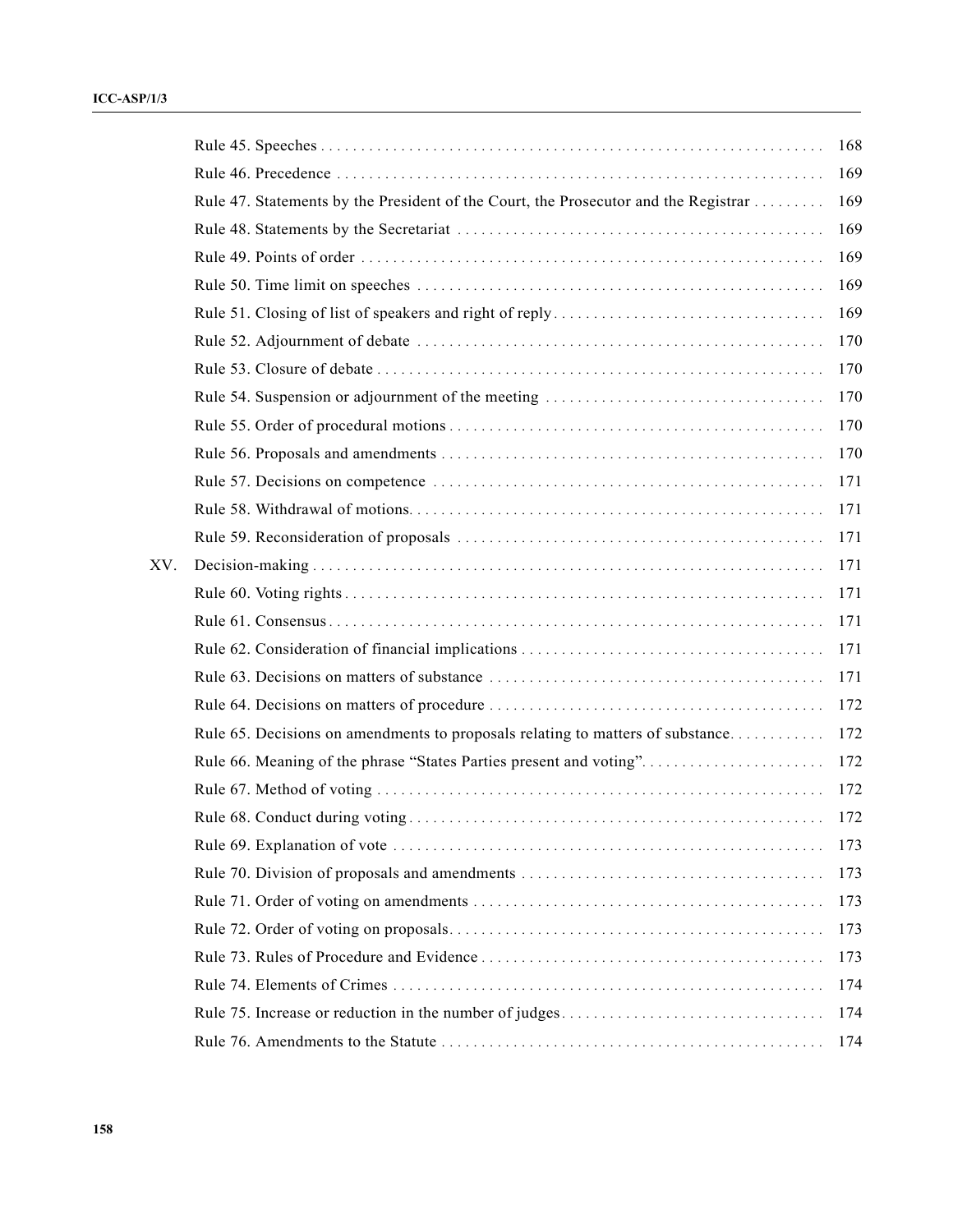|        |                                                                                | 174 |
|--------|--------------------------------------------------------------------------------|-----|
|        |                                                                                | 174 |
|        |                                                                                | 174 |
|        |                                                                                | 175 |
| XVI.   |                                                                                | 175 |
|        | Rule 81. Removal from office of a judge, the Prosecutor or a Deputy Prosecutor | 175 |
|        |                                                                                | 176 |
| XVII.  |                                                                                | 176 |
|        |                                                                                | 176 |
|        |                                                                                | 176 |
| XVIII. | Elections of the judges, the Prosecutor and the Deputy Prosecutors             | 176 |
|        |                                                                                | 176 |
|        |                                                                                | 176 |
| XIX.   |                                                                                | 177 |
|        |                                                                                | 177 |
|        |                                                                                | 177 |
|        |                                                                                | 177 |
|        |                                                                                | 177 |
|        |                                                                                | 177 |
| XX.    |                                                                                | 178 |
|        |                                                                                | 178 |
|        |                                                                                | 178 |
|        |                                                                                | 178 |
|        |                                                                                | 179 |
| XXI.   |                                                                                | 179 |
|        |                                                                                | 179 |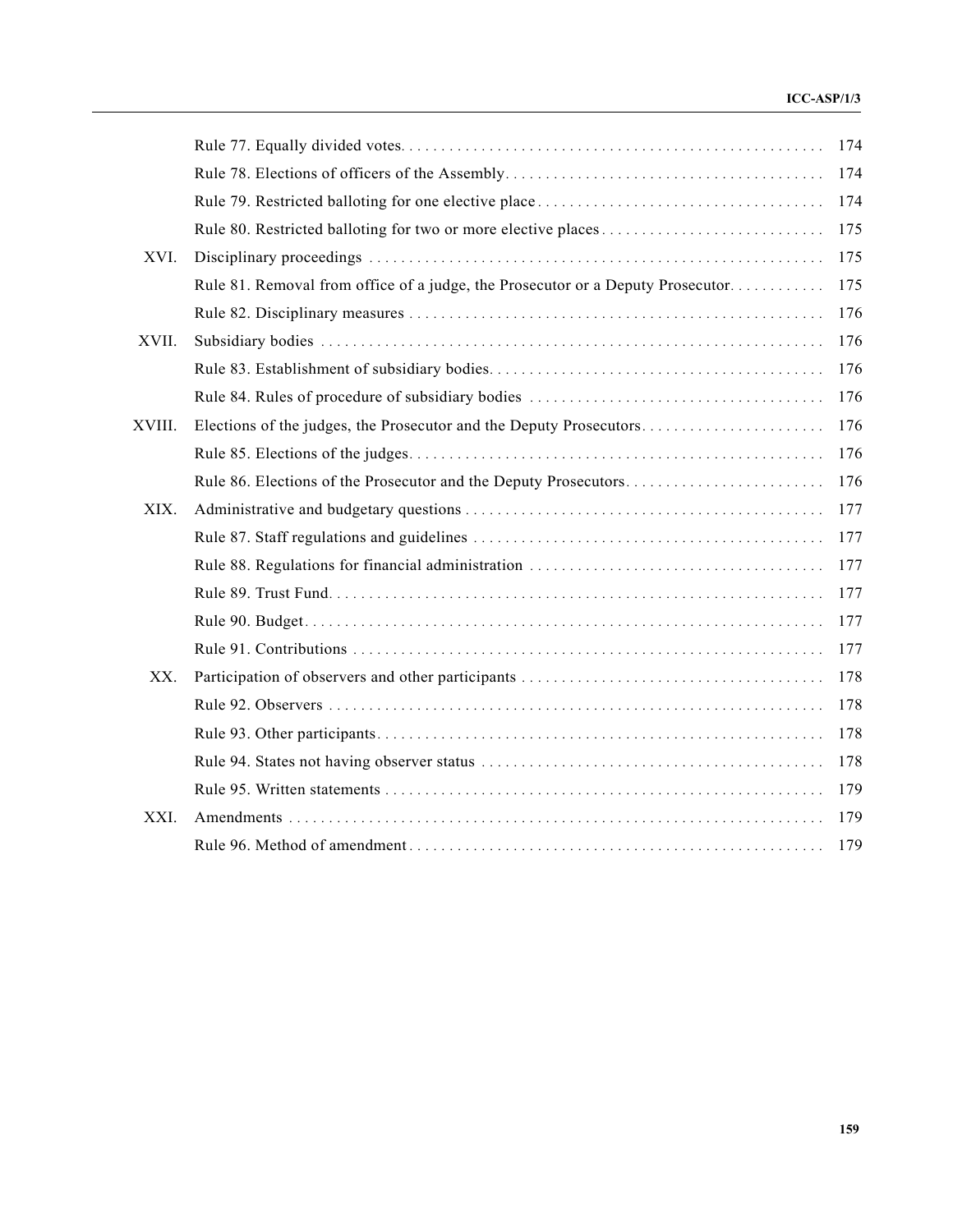# **I. General**

#### **Rule 1 Use of terms**

For the purposes of these Rules:

"Assembly" means the Assembly of States Parties;

"Bureau" means the Bureau of the Assembly of States Parties as defined in article 112, paragraph 3 (a), of the Statute;

"the Court" means the International Criminal Court;

ìDeputy Prosecutorî means the Deputy Prosecutor of the Court;

"judges" means the judges of the Court;

ìObserver Statesî means States which have signed the Statute or the Final Act of the Rome Conference and which, pursuant to article 112, paragraph 1, of the Statute, may be observers in the Assembly;

ìPresidencyî means the organ composed of the President and the First and Second Vice-Presidents of the Court;

"Prosecutor" means the Prosecutor of the Court:

"Registrar" means the Registrar of the Court;

"Rules" means the Rules of Procedure of the Assembly of States Parties;

"Secretariat" means the Secretariat of the Assembly of States Parties;

"States Parties" means States Parties to the Statute;

"the Statute" means the Rome Statute of the International Criminal Court adopted on 17 July 1998 by the United Nations Diplomatic Conference of Plenipotentiaries on the Establishment of an International Criminal Court.

# **Rule 2**

### **Application**

1. These Rules shall be applicable to the work of the Assembly, the Bureau and subsidiary bodies of the Assembly.

2. These Rules shall be applicable to the work of any Review Conference convened in accordance with article 121, paragraph 2, and article 123 of the Statute unless the Review Conference decides otherwise.

# **II. Sessions**

### **Rule 3**

### **Sessions of the Assembly**

The Assembly shall hold regular and special sessions in accordance with paragraph 6 of article 112 of the Statute.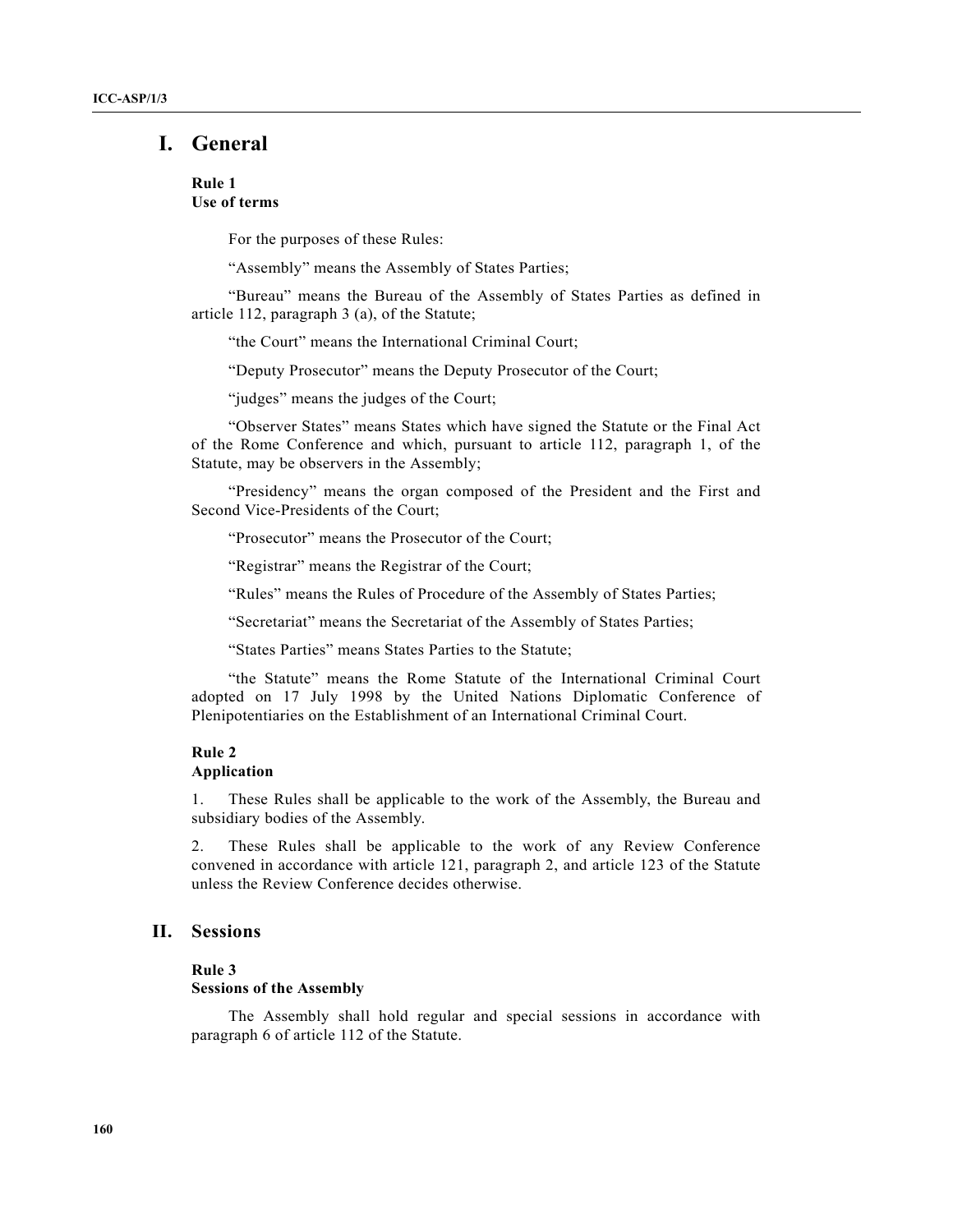# **Regular sessions**

### **Rule 4**

# **Frequency of sessions**

The Assembly shall meet in regular session once a year.

### **Rule 5**

# **Date of commencement and duration**

The date of commencement and duration of each session shall be decided by the Assembly at the previous session.

## **Rule 6**

# **Notification of session**

The Secretariat shall notify the States Parties, the Observer States, the Court and the United Nations at least sixty days in advance of the opening of a regular session.

# **Rule 7**

### **Temporary adjournment of session**

The Assembly may decide at any session to adjourn temporarily and resume its meetings at a later date.

### **Special sessions**

# **Rule 8**

#### **Convening of special sessions**

The Assembly may hold special sessions and fix the date of commencement and the duration of each such special session. Special sessions of the Assembly may also be convened by the Bureau on its own initiative or at the request of one third of the States Parties in accordance with paragraph 6 of article 112 of the Statute.

### **Rule 9**

### **Notification of special session**

The Secretariat shall notify the States Parties, the Observer States, the Court and the United Nations at least twenty-one days in advance, of the opening of a special session.

# **III. Agenda**

### **Regular sessions**

# **Rule 10**

### **Communication of the provisional agenda**

The provisional agenda for a regular session shall be communicated by the Secretariat to the States Parties, the Observer States, the Court and the United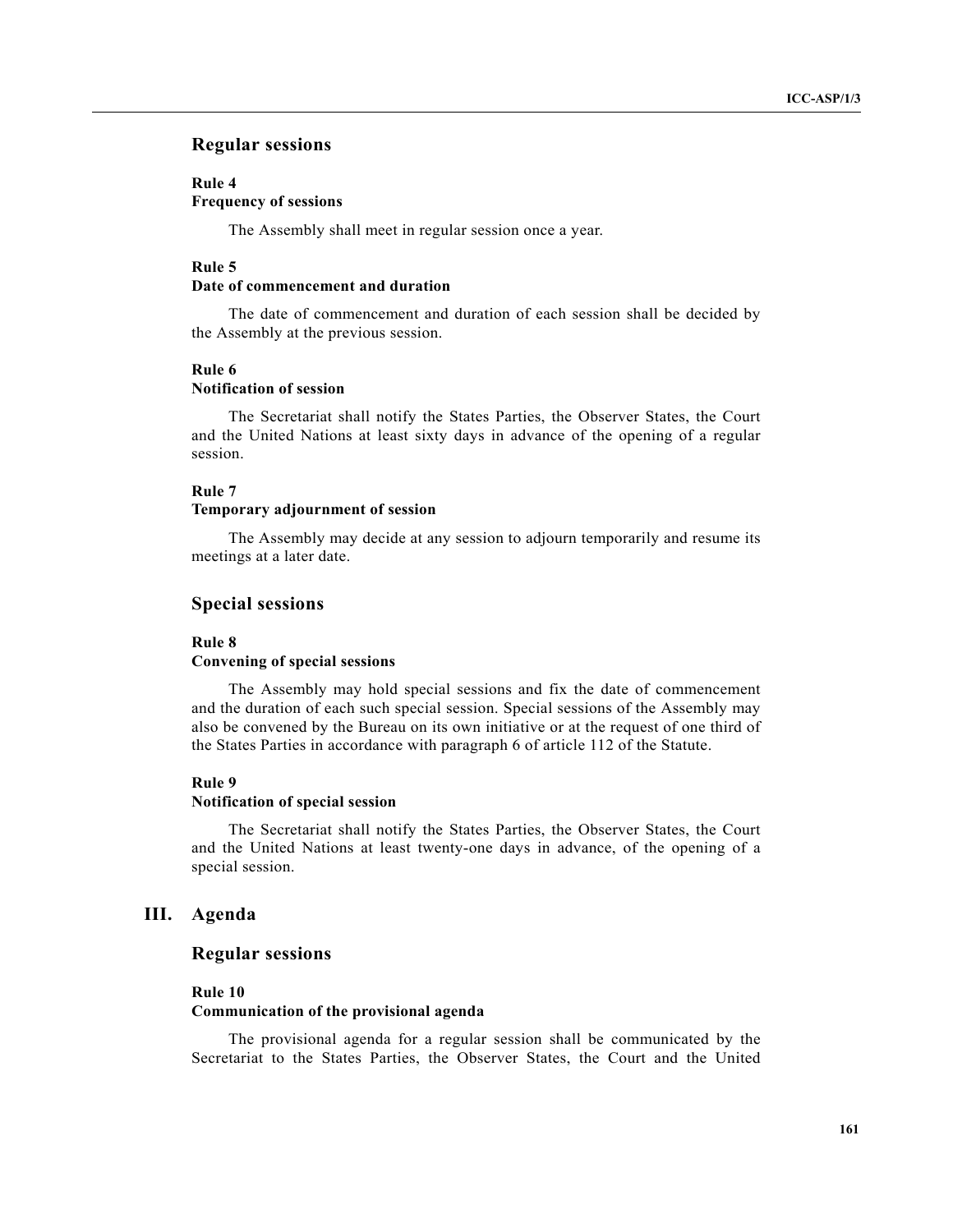Nations at least sixty days before the opening of the session together with any supplementary documentation if necessary.

### **Rule 11**

### **Drawing up of the provisional agenda**

- 1. The provisional agenda shall be drawn up by the Secretariat.
- 2. The provisional agenda shall include, inter alia:
	- (a) Items the inclusion of which has been decided at a previous session of the Assembly;
	- (b) Items relating to the organization of the session;
	- (c) Items relating to the adoption of normative texts;
	- (d) Items relating to the management oversight provided by the Assembly to the Presidency, the Prosecutor and the Registrar regarding the administration of the Court;
	- (e) Items pertaining to the budget for the Court, to annual financial statements and to a report of an independent auditor;
	- (f) Election of judges, and of the Prosecutor and of one or more Deputy Prosecutors, and elections to fill vacancies in the membership of the Court;
	- (g) Reports from the Bureau;
	- (h) Items relating to any matter submitted to the Assembly of States Parties by the Court pursuant to article 87, paragraphs 5 and 7, of the Statute;
	- (i) Any report by any organ of the Court on its work;
	- (j) Any item proposed by any State Party;
	- (k) Any item proposed by the Court.

3. The United Nations may propose items for consideration by the Assembly. In such cases, the Secretary-General shall notify the President of the Bureau of the Assembly accordingly, providing any relevant information with a view to the possible inclusion of such item in the provisional agenda of the following session of the Assembly.

# **Rule 12**

### **Supplementary items**

Any State Party, the Court or the Bureau may, at least thirty days before the date fixed for the opening of a regular session, request the inclusion of supplementary items in the agenda. Such items shall be placed on a supplementary list, which shall be communicated to the States Parties, to Observer States, the Court and the United Nations at least twenty days before the opening of the session.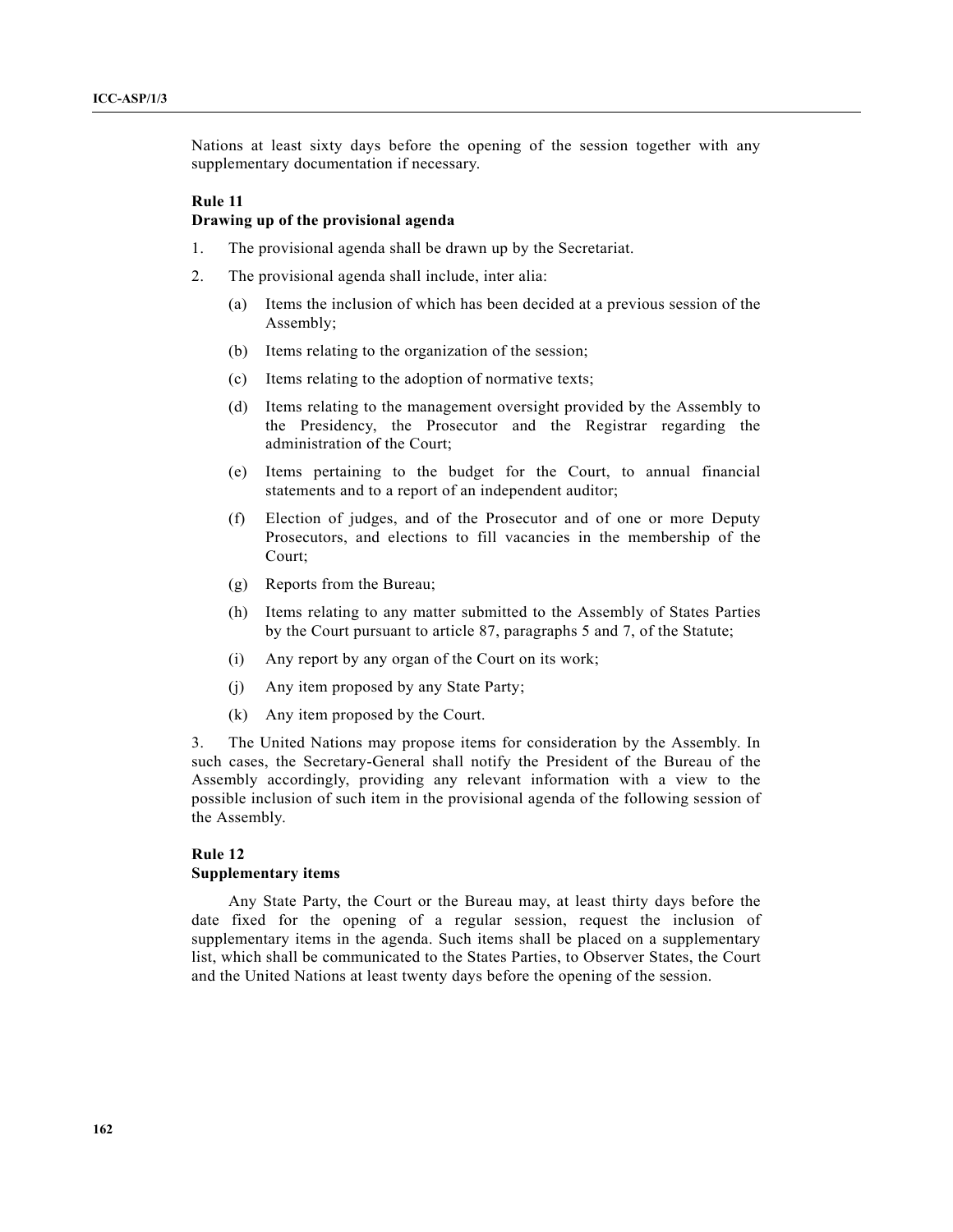# **Rule 13 Additional items**

Additional items of an important and urgent character, proposed for inclusion in the agenda less than thirty days before the opening of a regular session or during a session, may be placed on the agenda of the Assembly if the Assembly so decides by a majority of the members present and voting.

### **Special sessions**

# **Rule 14**

#### **Communication of the provisional agenda**

The provisional agenda of the special session shall be communicated by the Secretariat to the States Parties, to Observer States, the Court and the United Nations at least fourteen days before the opening of the session.

#### **Rule 15**

#### **Provisional agenda**

The provisional agenda of a special session shall consist only of those items proposed in the request for the holding of the session.

#### **Rule 16**

### **Supplementary items**

Any State Party, the Bureau or the Court may, at least seven days before the date fixed for the opening of a special session, request the inclusion of supplementary items in the agenda. Such items shall be placed on a supplementary list, which shall be communicated to the States Parties, to Observer States, the Court and the United Nations.

# **Rule 17 Additional items**

During a special session additional items may be added to the agenda by a twothirds majority of the members of the Assembly present and voting.

# **Regular and special sessions**

#### **Rule 18**

#### **Explanatory memorandum**

Any item proposed for inclusion in the agenda shall be accompanied by an explanatory memorandum and, if possible, by basic documents or by a draft decision.

# **Rule 19 Adoption of the agenda**

At each session the provisional agenda and the supplementary list shall be submitted to the Assembly for approval as soon as possible after the opening of the session.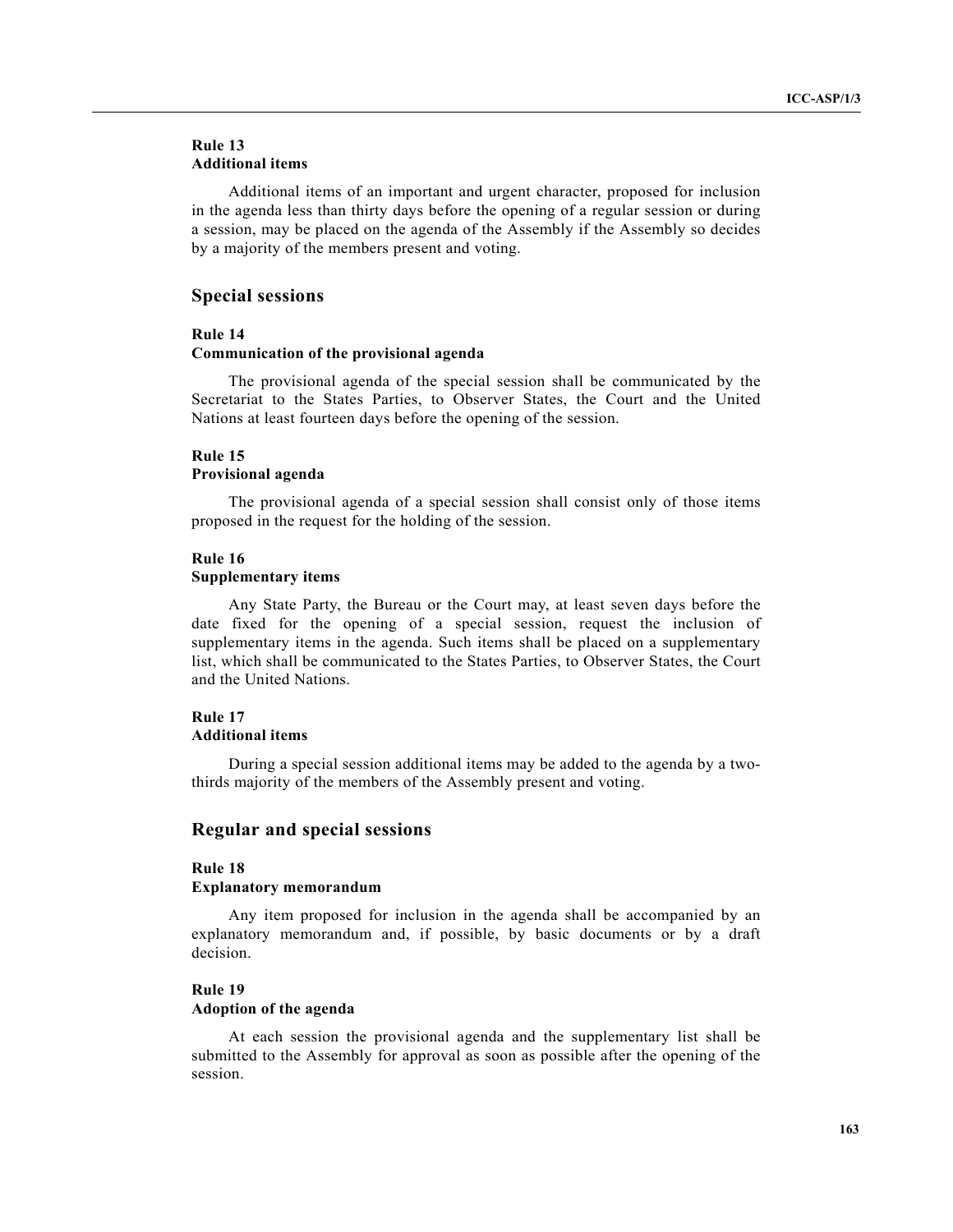# **Rule 20**

#### **Amendment and deletion of items**

Items on the agenda may be amended or deleted by the Assembly by a majority of the members of the Assembly present and voting.

### **Rule 21**

#### **Debate on the inclusion of items**

Debate on the inclusion of an item in the agenda shall be limited to three speakers in favour of, and three against, the inclusion. The President may limit the time to be allowed to speakers under this rule.

#### **Rule 22**

### **Modification of the allocation of expenses**

No proposal for a modification of the allocation of expenses of the Court for the time being in force shall be placed on the agenda unless it has been communicated to the States Parties at least sixty days before the opening of the session.

#### **IV. Representation and credentials**

#### **Rule 23**

# **Representation**

1. Each State Party shall be represented by one representative, who may be accompanied by alternates and advisers.

2. Each Observer State may be represented in the Assembly by one designated representative, who may be accompanied by alternates and advisers.

3. The representative may designate an alternate or an adviser to act in his/her capacity.

### **Rule 24**

#### **Submission of credentials**

The credentials of representatives of States Parties and the names of alternates and advisers shall be submitted to the Secretariat if possible not later than twentyfour hours after the opening of the session. The credentials shall be issued by the Head of State or Government or by the Minister for Foreign Affairs or by a person authorized by either of them.

#### **Rule 25**

#### **Credentials Committee**

A Credentials Committee shall be appointed at the beginning of each session. It shall consist of representatives of nine States Parties, which shall be appointed by the Assembly on the proposal of the President. The Committee shall elect its own officers. It shall examine the credentials of representatives of States Parties and report to the Assembly without delay.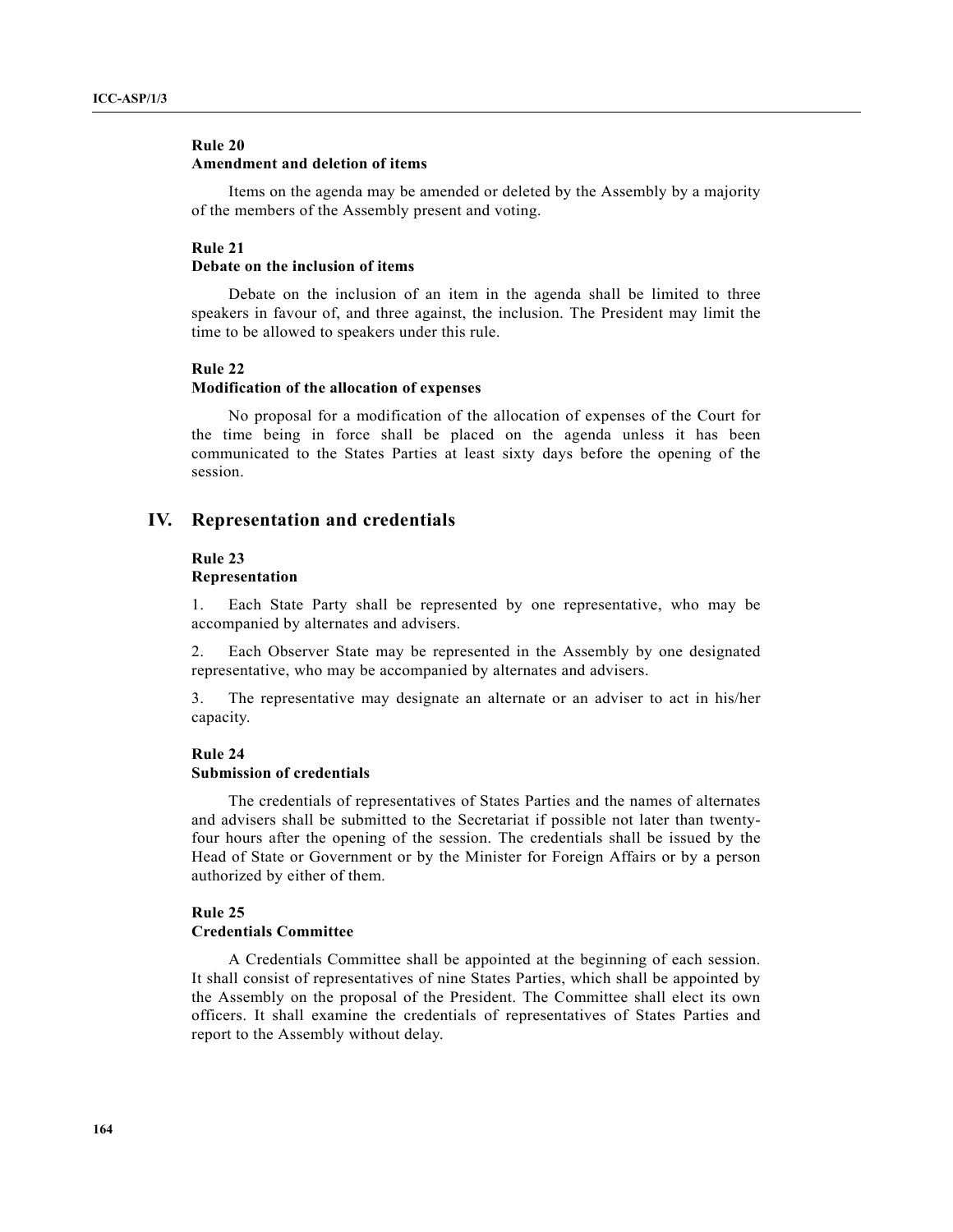# **Rule 26 Provisional admission to a session**

Pending a decision of the Assembly upon their credentials, representatives of States Parties shall be entitled to participate provisionally in the Assembly.

# **Rule 27**

### **Objection to the representation**

If an objection is raised against a representation of a State Party, such objection shall be considered by the Credentials Committee forthwith. The report thereon shall be submitted to the Assembly without delay. Any representative of a State Party to whose admission a State Party has made objection shall be seated provisionally with the same rights as other representatives pending the decision of the Assembly.

#### **Rule 28**

# **Notification regarding participation of representatives of Observer States**

The names of designated representatives of Observer States and of alternates and advisers who accompany them shall be submitted to the Secretariat.

# **V. Bureau**

#### **Rule 29**

#### **Composition and function**

1. The Assembly shall have a Bureau consisting of the President, who shall preside, two Vice-Presidents and eighteen members elected by the Assembly from among the representatives of the States Parties for three-year terms. The Bureau shall assist the Assembly in the discharge of its responsibilities.

2. The Bureau shall have a representative character, taking into account, in particular, equitable geographical distribution and the adequate representation of the principal legal systems of the world.

3. The Bureau shall meet as often as necessary, but at least once a year.

# **VI. President and Vice-Presidents**

### **Rule 30**

#### **General powers of the President**

1. In addition to exercising the powers conferred upon him/her elsewhere by these Rules, the President shall declare the opening and closing of each plenary meeting of the session, direct the discussions in plenary meetings, ensure observance of these Rules, accord the right to speak, put questions and announce decisions. The President shall rule on points of order and, subject to these Rules, shall have complete control of the proceedings at any meeting and over the maintenance of order thereat. The President may, in the course of the discussion of an item, propose to the Assembly the limitation of the time to be allowed to speakers, the limitation of the number of times each representative may speak, the closure of the list of speakers or the closure of the debate and the suspension or the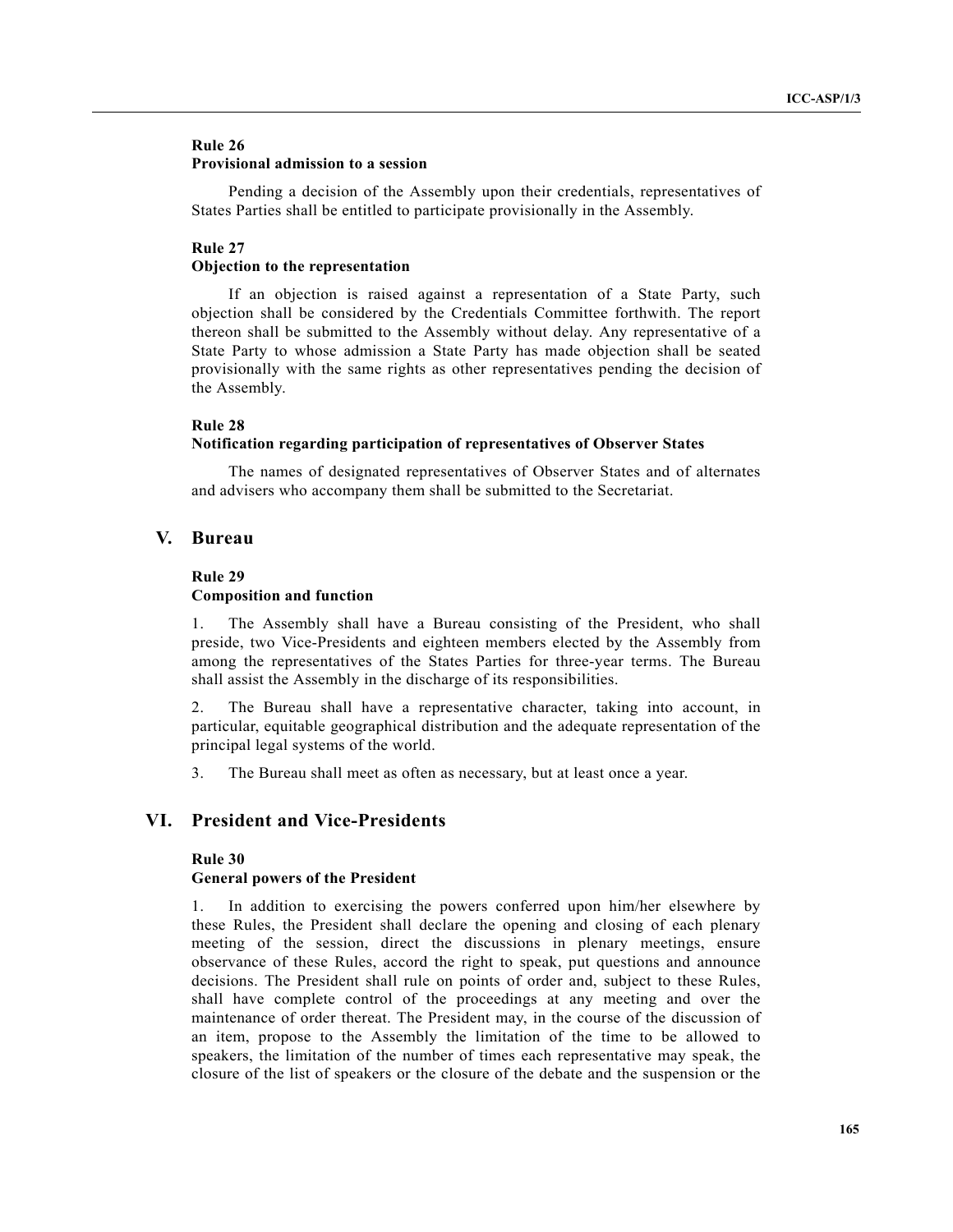adjournment of the meeting or the adjournment of the debate on the item under discussion.

2. The President, in the exercise of his/her functions, remains under the authority of the Assembly.

# **Rule 31**

### **Voting rights of the President**

The President, or a Vice-President acting as President, shall not vote but shall designate another member of his/her delegation to vote in his/her place.

# **Rule 32**

# **Acting President**

1. If the President finds it necessary to be absent during a meeting or any part thereof, he/she shall designate one of the Vice-Presidents to take his/her place.

2. A Vice-President acting as President shall have the same powers and duties as the President.

# **Rule 33**

#### **Replacement of the President**

If the President is unable to perform his/her functions, a new President shall be elected for the unexpired term.

# **VII. Participation of the President of the Court, the Prosecutor and the Registrar**

### **Rule 34 Participation**

The President of the Court, the Prosecutor and the Registrar or their representatives may participate, as appropriate, in meetings of the Assembly and the Bureau in accordance with the provisions of these Rules and may make oral or written statements and provide information on any question under consideration.

# **VIII. Participation of the United Nations**

#### **Rule 35**

### **Participation of the United Nations**

1. The United Nations shall have a standing invitation to participate, without the right to vote, in the work and deliberations of the Assembly.

2. When issues of interest to the United Nations are taken up by subsidiary bodies, the Secretary-General, if he so desires, or his representative, may participate in the work and deliberations of such subsidiary bodies. The Secretary-General or his representative may make statements, in oral or written form, in the deliberations.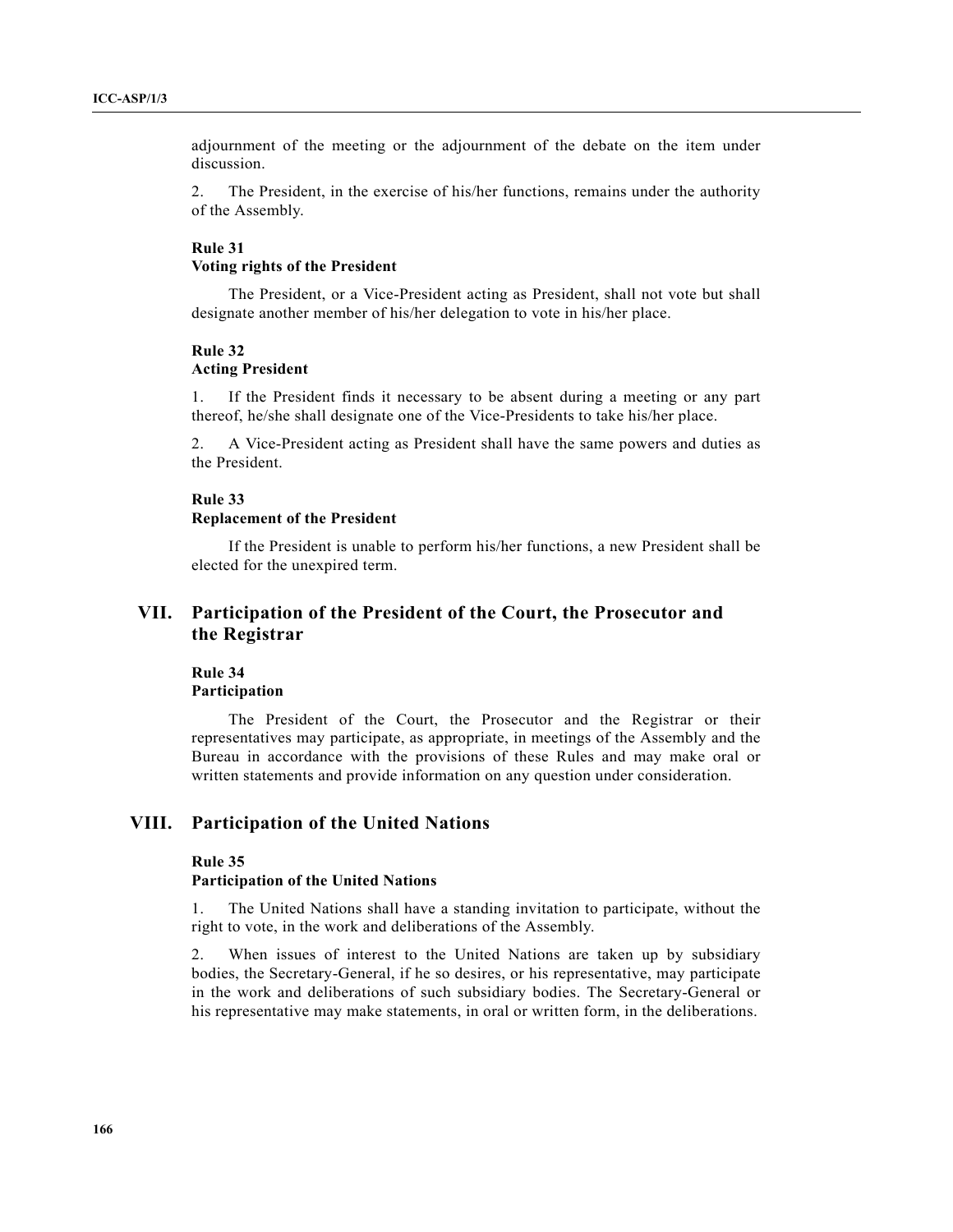### **Rule 36 Participation of the Secretary-General**

The Secretary-General of the United Nations may participate in meetings of the Assembly and the Bureau. He/She may also designate a member of the United Nations Secretariat to participate on his/her behalf. He/She may make oral or written statements concerning any question under consideration by the Assembly which pertains to United Nations activities and provide information as appropriate.

# **IX. Secretariat**

### **Rule 37**

# **Duties of the Secretariat**

The Secretariat shall receive, translate, reproduce and distribute documents, reports and decisions of the Assembly, the Bureau and any subsidiary bodies that may be established by the Assembly; interpret speeches made at the meetings; prepare, print and circulate, if so decided by the Assembly or the Bureau, the records of the session; have the custody and proper preservation of the documents in the archives of the Assembly; distribute all documents of the Assembly and the Bureau; and, generally, perform all other work which the Assembly or the Bureau may require.

# **X. Languages**

# **Rule 38 Official and working languages**

Arabic, Chinese, English, French, Russian and Spanish, which are both the official and working languages of the General Assembly of the United Nations, shall be the official and working languages of the Assembly (hereinafter "languages of the Assembly").

# **Rule 39 Interpretation**

1. Speeches made in an official and working language of the Assembly shall be interpreted into the other languages of the Assembly.

2. Any representative may make a speech in a language other than the languages of the Assembly. In that case the representative shall provide for interpretation into one of the languages of the Assembly. Interpretation into the other languages of the Assembly by the interpreters of the Secretariat may be based on the interpretation given in the first such language.

### **Rule 40**

### **Languages of decisions and other documents**

All decisions and other official documents shall be published in all languages of the Assembly.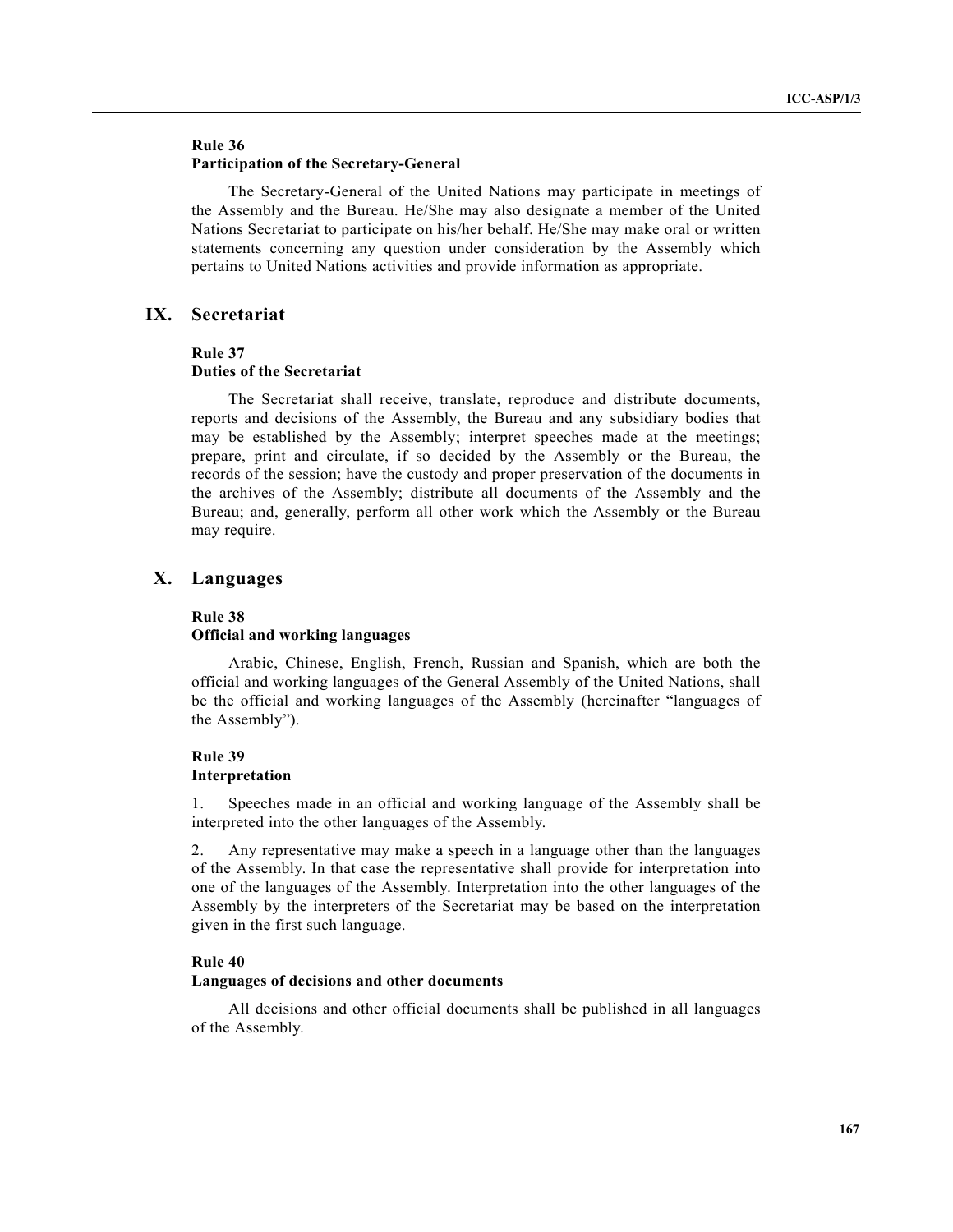# **XI. Records**

# **Rule 41**

### **Sound recordings**

The Secretariat shall make and keep sound recordings of meetings of the Assembly and the Bureau and, when so decided, of any subsidiary body.

# **XII. Public and private meetings**

#### **Rule 42**

#### **General principles**

1. The meetings of the Assembly shall be held in public unless the Assembly decides that exceptional circumstances require that the meetings be held in private.

2. As a general rule, meetings of the Bureau and of subsidiary bodies with limited membership shall be held in private unless the body concerned decides otherwise.

3. Meetings of subsidiary bodies with general membership shall be held in public unless the body concerned decides otherwise.

4. Decisions of the Assembly and the Bureau taken at a private meeting shall be announced at the following public meeting. At the close of a private meeting of the Bureau or of any subsidiary body, the President or the presiding officer may issue a communiquÈ through the Secretariat.

# **XIII. Minute of silent prayer or meditation**

#### **Rule 43**

#### **Invitation to silent prayer or meditation**

Immediately after the opening of the first plenary meeting and immediately preceding the closing of the final plenary meeting, the President shall invite the representatives to observe one minute of silence dedicated to prayer or meditation.

# **XIV. Conduct of business**

#### **Rule 44 Quorum**

1. The President may declare a meeting open and permit the debate to proceed when at least one third of the States Parties participating in the session are present.

2. The presence of an absolute majority of the States Parties constitutes the quorum for voting on matters of substance.

### **Rule 45 Speeches**

No representative may address the Assembly without having previously obtained the permission of the President. The President shall call upon speakers in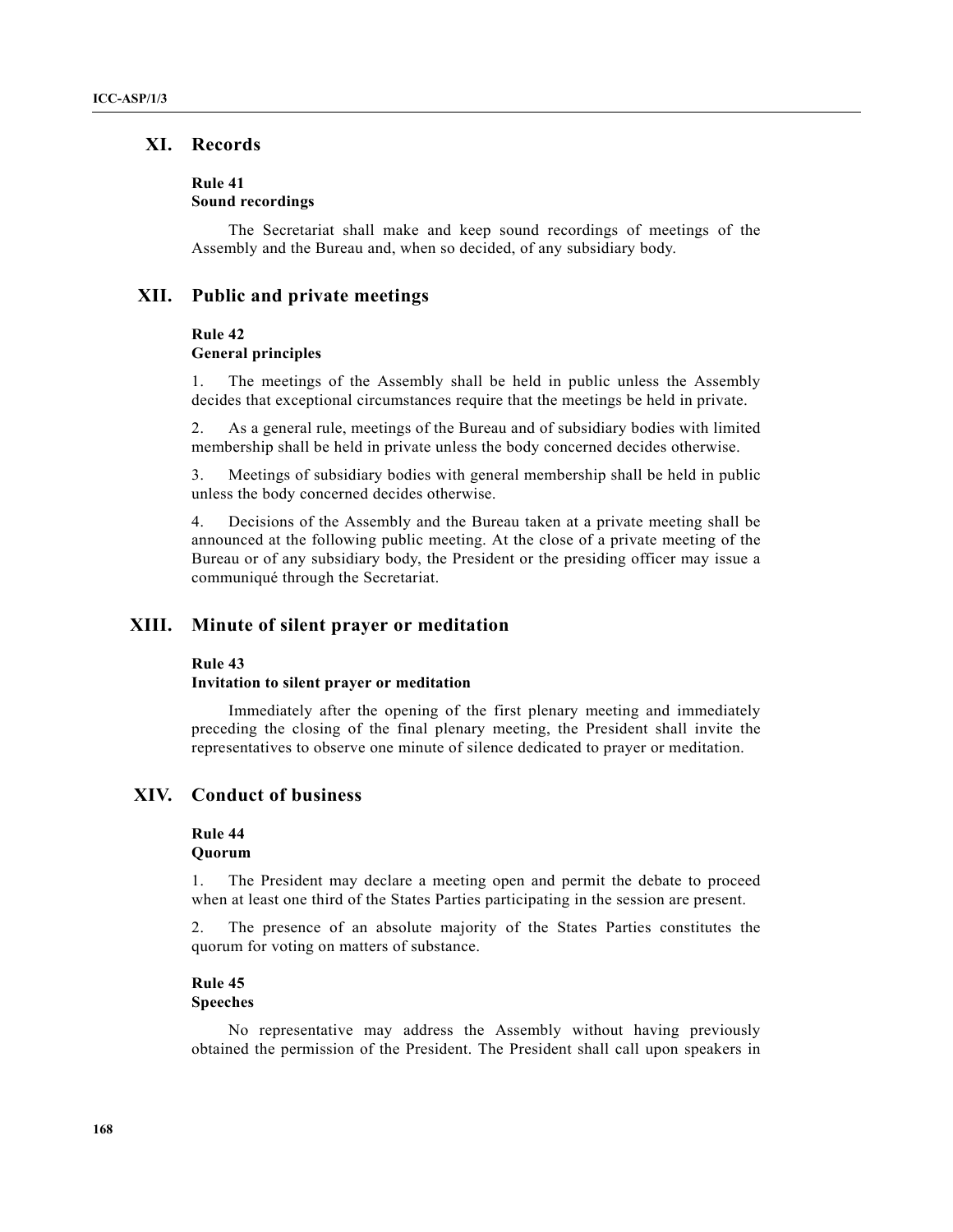the order in which they signify their desire to speak. The President may call a speaker to order if his/her remarks are not relevant to the question under consideration.

# **Rule 46**

# **Precedence**

The Presiding Officer of a subsidiary body may be given precedence for the purpose of explaining the conclusions arrived at by that organ.

#### **Rule 47**

#### **Statements by the President of the Court, the Prosecutor and the Registrar**

The President of the Court, the Prosecutor and the Registrar or their representatives may make either written or oral statements to the Assembly or the Bureau on any question under their consideration.

### **Rule 48**

#### **Statements by the Secretariat**

The chief officer of the Secretariat, or a member of the Secretariat designated by him/her as his/her representative, may make either oral or written statements to the Assembly concerning any question under consideration by it.

# **Rule 49**

# **Points of order**

During the discussion of any matter, a representative of a State Party may rise to a point of order, and the point of order shall be immediately decided by the President in accordance with these Rules. A representative of a State Party may appeal against the ruling of the President. The appeal shall be immediately put to the vote, and the President's ruling shall stand unless overruled by a majority of the States Parties present and voting. A representative rising to a point of order may not speak on the substance of the question under consideration.

### **Rule 50**

#### **Time limit on speeches**

The Assembly may limit the time to be allowed to each speaker and the number of times each representative may speak on any question. Before a decision is taken, two representatives of States Parties may speak in favour of, and two against, a proposal to set such limits. When the debate is limited and a representative exceeds his/her allotted time, the President shall call him/her to order without delay.

#### **Rule 51**

#### **Closing of list of speakers and right of reply**

During the course of a debate, the President may announce the list of speakers and, with the consent of the Assembly, declare the list closed. The President may, however, accord the right of reply to a representative if a speech delivered after he/she has declared the list closed makes this desirable.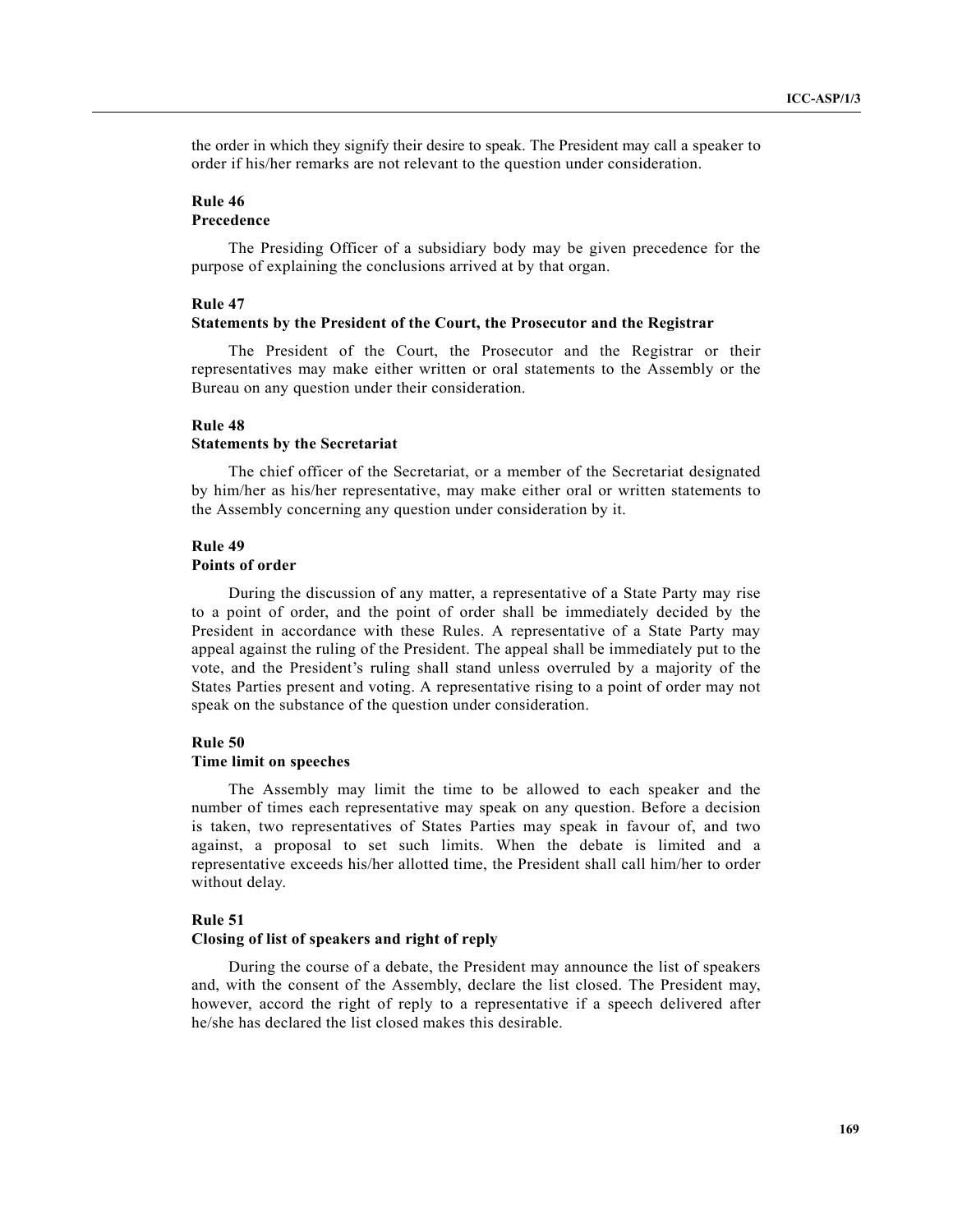# **Rule 52 Adjournment of debate**

During the discussion of any matter, a representative of a State Party may move the adjournment of the debate on the item under discussion. In addition to the proposer of the motion, two representatives of States Parties may speak in favour of, and two against, the motion, after which the motion shall be immediately put to the vote. The President may limit the time to be allowed to speakers under this rule.

#### **Rule 53**

### **Closure of debate**

A representative of a State Party may at any time move the closure of the debate on the question under discussion, whether or not any other representative has signified his/her wish to speak. Permission to speak on the motion shall be accorded only to two representatives of States Parties opposing the closure, after which the motion shall be immediately put to the vote. If the Assembly is in favour of the closure, the President shall declare the closure of the debate. The President may limit the time to be allowed to speakers under this rule.

#### **Rule 54**

### **Suspension or adjournment of the meeting**

During the discussion of any matter, a representative of a State Party may move the suspension or the adjournment of the meeting. Such motion shall not be debated, but shall be immediately put to the vote. The President may limit the time to be allowed to the speakers moving the suspension or adjournment of the meeting.

#### **Rule 55**

#### **Order of procedural motions**

Subject to rule 48, the following motions shall have precedence in the following order over all other proposals or motions before the meeting:

- (a) To suspend the meeting;
- (b) To adjourn the meeting;
- (c) To adjourn the debate on the question under discussion;
- (d) To close the debate on the question under discussion.

# **Rule 56**

### **Proposals and amendments**

Proposals and amendments shall normally be submitted in writing to the Secretariat, which shall circulate copies to the delegations. As a general rule, no proposal shall be discussed or put to the vote at any meeting unless copies of it have been circulated to all delegations in all languages of the Assembly not later than the day preceding the meeting. The President may, however, permit the discussion and consideration of amendments, or of motions as to procedure, even though such amendments and motions have not been circulated or have only been circulated the same day.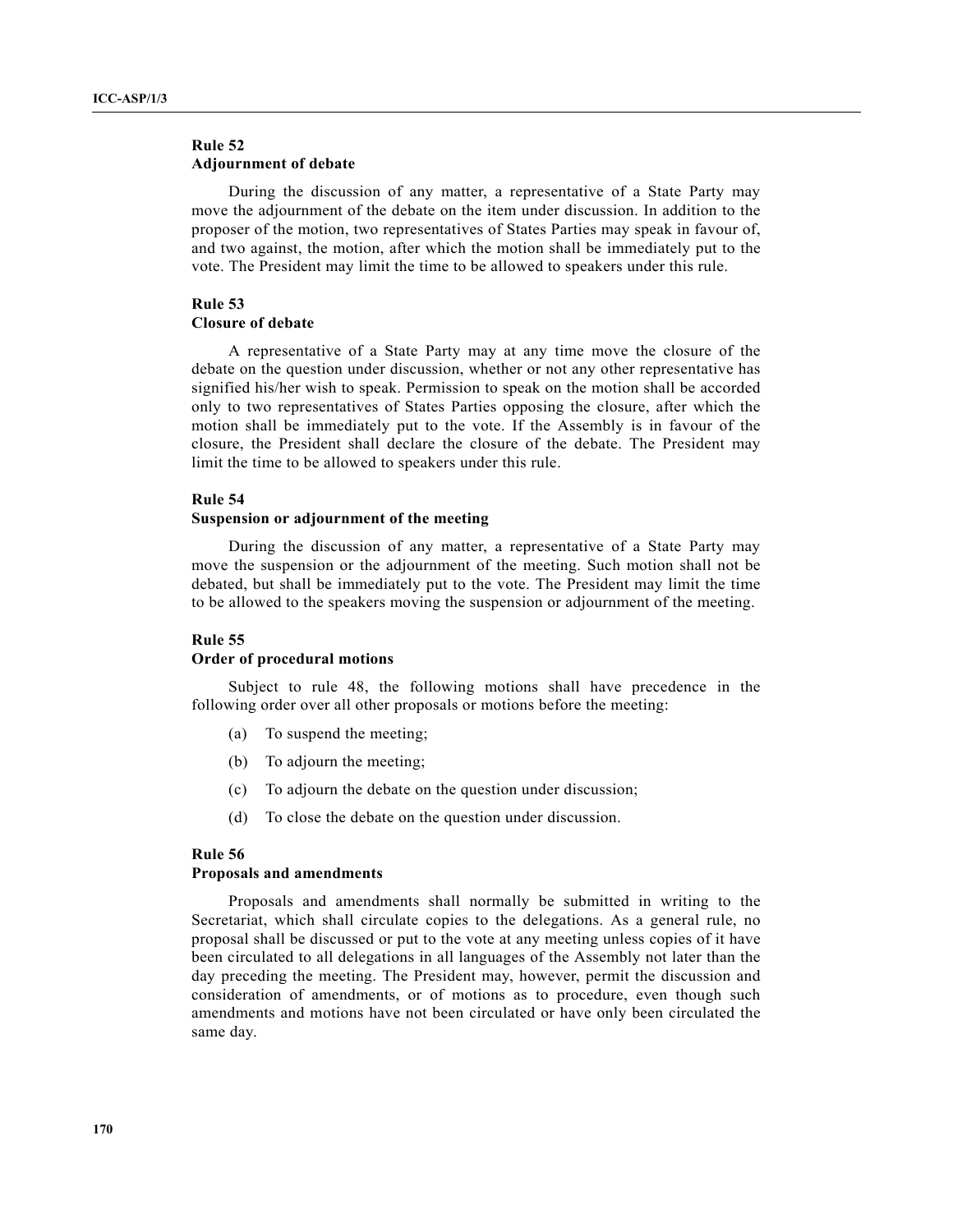# **Rule 57 Decisions on competence**

Subject to rule 55, any motion by a State Party calling for a decision on the competence of the Assembly to adopt a proposal submitted to it shall be put to the vote before a decision is taken on the proposal in question.

# **Rule 58 Withdrawal of motions**

A motion may be withdrawn by its proposer at any time before voting on it has commenced, provided that the motion has not been amended. A motion thus withdrawn may be reintroduced by a representative of any State Party.

#### **Rule 59**

### **Reconsideration of proposals**

When a proposal has been adopted or rejected, it may not be reconsidered at the same session unless the Assembly, by a two-thirds majority of the States Parties present and voting, so decides. Permission to speak on a motion to reconsider shall be accorded only to two representatives of States Parties opposing the motion, after which it shall be immediately put to the vote.

# **XV. Decision-making**

#### **Rule 60**

#### **Voting rights**

Subject to article 112, paragraph 8, of the Statute, each State Party shall have one vote.

# **Rule 61**

#### **Consensus**

Every effort shall be made to reach decisions in the Assembly and in the Bureau by consensus. If consensus cannot be reached, decisions shall be taken by vote.

### **Rule 62**

#### **Consideration of financial implications**

Before the Assembly takes a decision having financial implications, it shall receive and consider a report on such implications from the Secretariat or from the Registrar, as appropriate according to the subject matter, for decisions having financial or administrative implications relating to the Court.

# **Rule 63**

#### **Decisions on matters of substance**

Subject to rule 61, and except as otherwise provided in the Statute and as reflected in these Rules, decisions on matters of substance must be approved by a two-thirds majority of States Parties present and voting.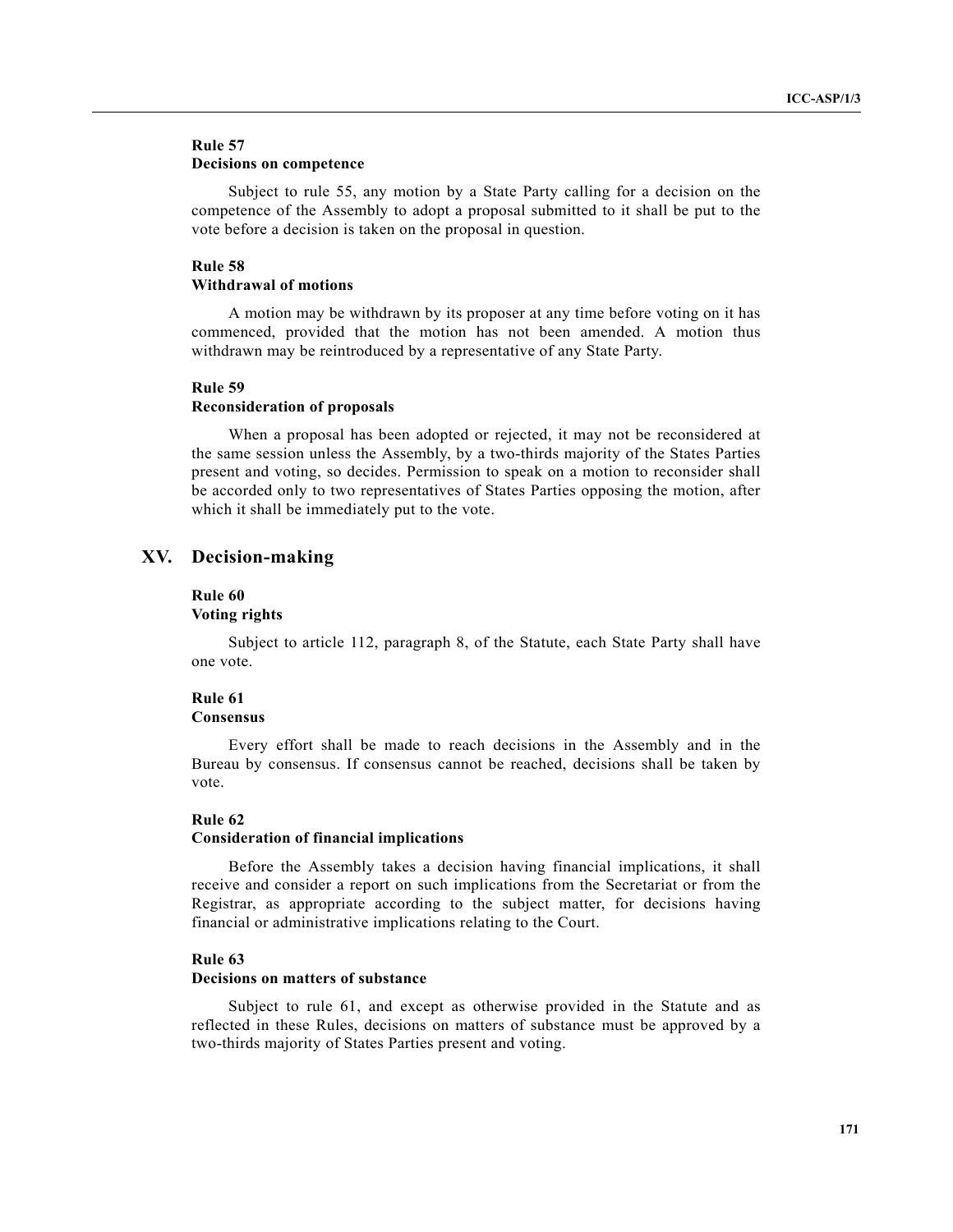# **Rule 64**

#### **Decisions on matters of procedure**

1. Subject to rule 61 and except as otherwise provided in the Statute and as reflected in these Rules, decisions on matters of procedure shall be taken by a simple majority of States Parties present and voting.

2. If the question arises whether a matter is one of procedure or of substance, the President shall rule on the question. An appeal against this ruling shall immediately be put to the vote and the President's ruling shall stand unless the appeal is approved by a simple majority of the States Parties present and voting.

# **Rule 65**

#### **Decisions on amendments to proposals relating to matters of substance**

Decisions on amendments to proposals relating to matters of substance, and on parts of such proposals put to the vote separately, shall be made by a two-thirds majority of the States Parties present and voting.

#### **Rule 66**

#### **Meaning of the phrase "States Parties present and voting"**

For the purposes of these Rules, the phrase "States Parties present and voting" means States Parties present and casting an affirmative or negative vote. States Parties which abstain from the voting shall be considered as not voting.

### **Rule 67 Method of voting**

1. The Assembly shall, in the absence of mechanical or electronic means for voting, vote by show of hands or by standing, but a representative of any State Party may request a roll-call. The roll-call shall be taken in the English alphabetical order of the names of the States Parties, beginning with the State Party whose name is drawn by lot by the President. The name of each State Party shall be called in any roll-call, and its representative shall reply "yes", "no" or "abstention". The result of the voting shall be inserted in the records in the English alphabetical order of the names of the States Parties.

2. When the Assembly votes by mechanical or electronic means, a non-recorded vote shall replace a vote by show of hands or by standing and a recorded vote shall replace a roll-call vote. A representative of a State Party may request a recorded vote. In the case of a recorded vote, the Assembly shall, unless a representative of a State Party requests otherwise, dispense with the procedure of calling out the names of the States Parties; nevertheless, the result of the voting shall be inserted in the record in the same manner as that of a roll-call vote.

#### **Rule 68**

# **Conduct during voting**

After the President has announced the commencement of voting, no representative of a State Party may interrupt the voting, except that representatives of States Parties may interrupt on a point of order in connection with the actual conduct of the voting.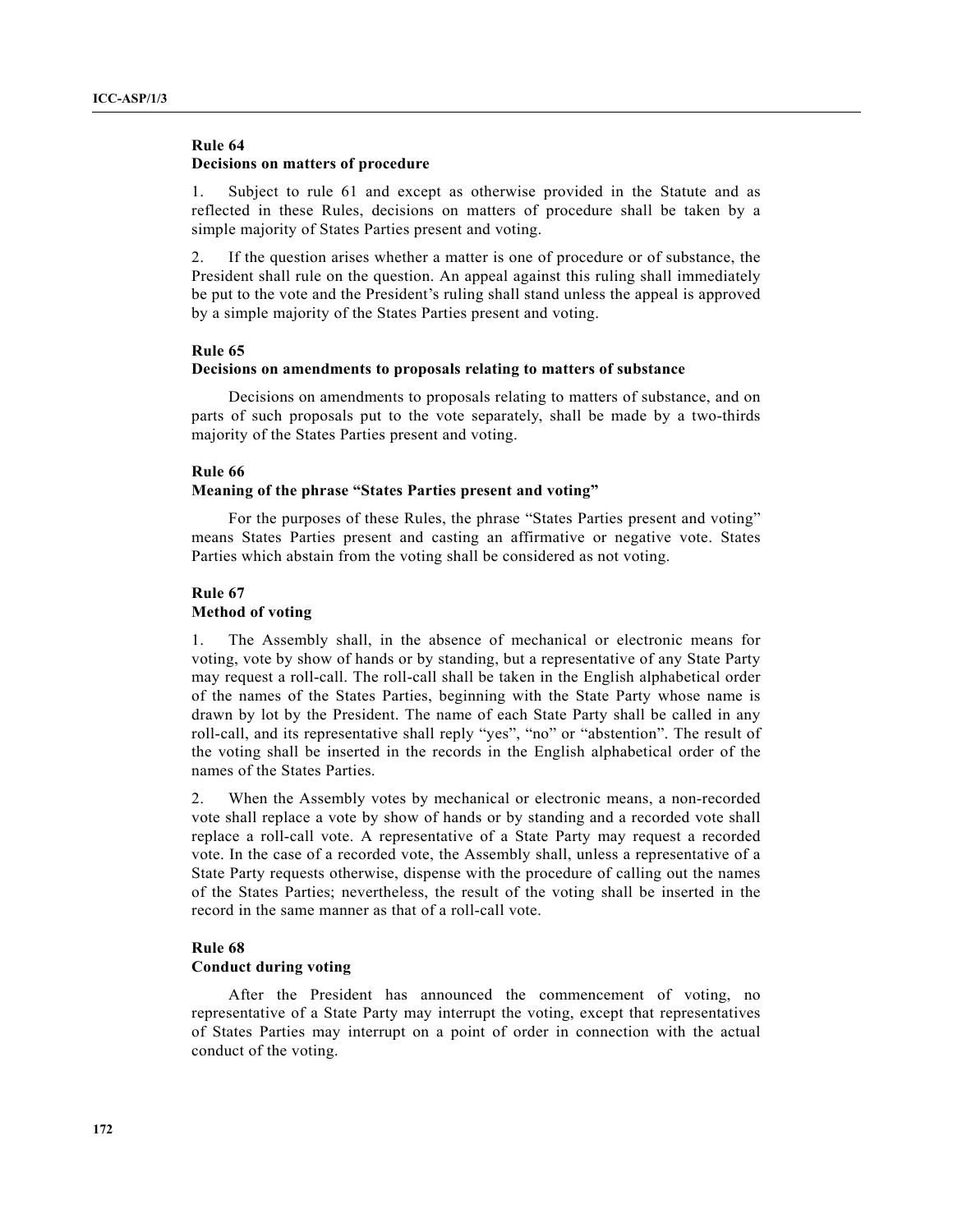# **Rule 69 Explanation of vote**

Representatives of States Parties may make brief statements consisting solely of explanations of their votes before the voting has commenced or after the voting has been completed. The representative of a State Party sponsoring a proposal or motion shall not speak in explanation of vote thereon, except if it has been amended. The President may limit the time to be allowed for such explanations.

### **Rule 70**

#### **Division of proposals and amendments**

A representative of a State Party may move that parts of a proposal or of an amendment be voted on separately. If objection is made to the request for division, the motion for division shall be voted upon. Permission to speak on the motion for division shall be given only to two speakers in favour and two speakers against. If the motion for division is carried, those parts of the proposal or of an amendment which are approved shall then be put to the vote as a whole. If all operative parts of the proposal or of the amendment have been rejected, the proposal or the amendment shall be considered to have been rejected as a whole.

### **Rule 71**

#### **Order of voting on amendments**

When an amendment is moved to a proposal, the amendment shall be voted on first. When two or more amendments are moved to a proposal, the Assembly shall first vote on the amendment furthest removed in substance from the original proposal and then on the amendment next furthest removed therefrom, and so on until all the amendments have been put to the vote. Where, however, the adoption of one amendment necessarily implies the rejection of another amendment, the latter amendment shall not be put to the vote. If one or more amendments are adopted, the amended proposal shall then be voted upon. A motion is considered an amendment to a proposal if it merely adds to, deletes from or revises part of the proposal.

### **Rule 72**

#### **Order of voting on proposals**

If two or more proposals relate to the same question, the Assembly shall, unless it decides otherwise, vote on the proposals in the order in which they have been submitted. The Assembly may, after each vote on a proposal, decide whether to vote on the next proposal.

### **Rule 73**

### **Rules of Procedure and Evidence**

1. The Rules of Procedure and Evidence shall be adopted by the Assembly by a two-thirds majority of the members of the Assembly.

2. Any provisional Rules of Procedure and Evidence drawn up in accordance with article 51, paragraph 3, of the Statute shall be put before the next ordinary or special session of the Assembly for its decision as to their adoption, amendment or rejection.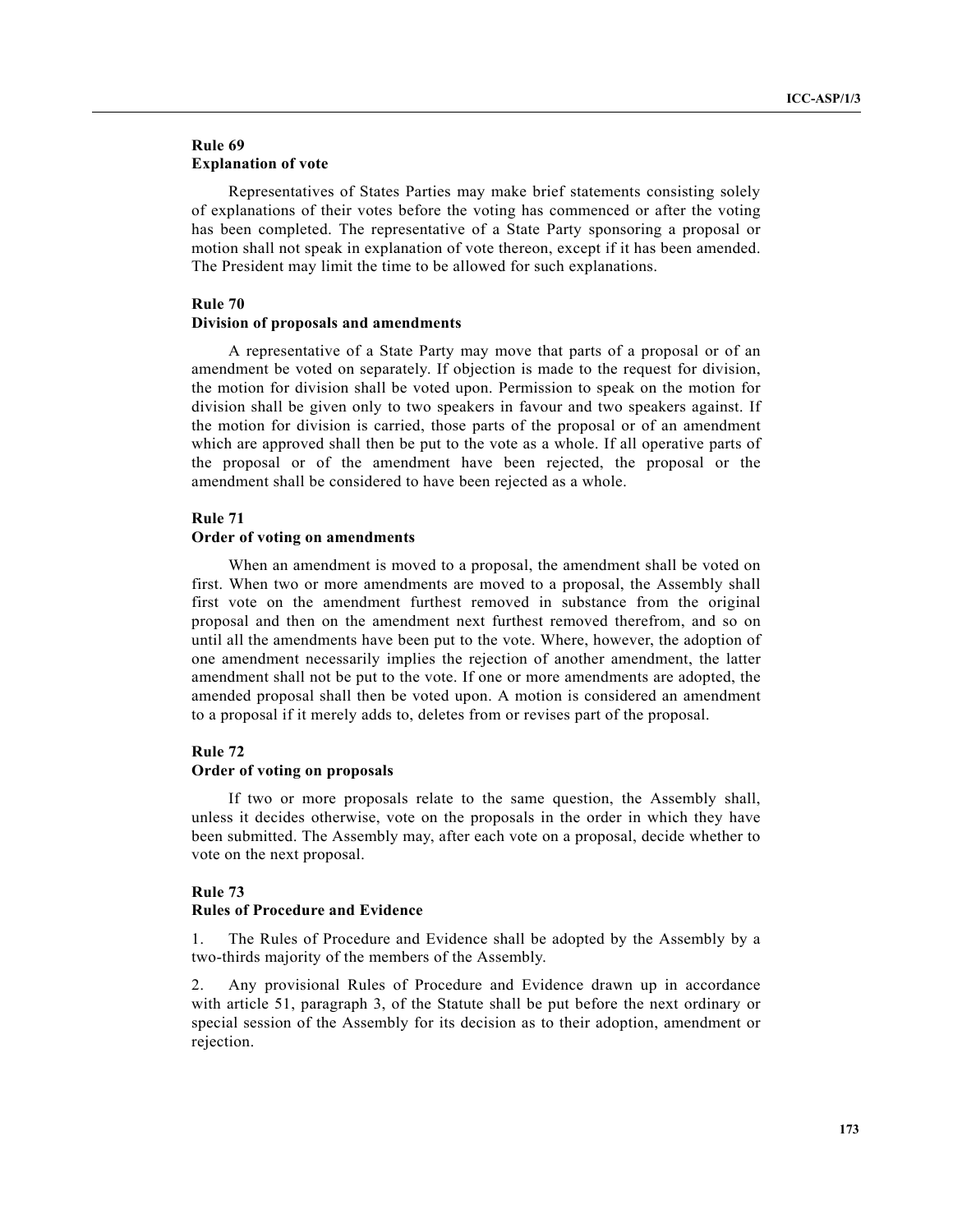3. Amendments to the Rules of Procedure and Evidence, proposed in accordance with article 51, paragraph 2, of the Statute, shall be forwarded to the President of the Bureau, who shall ensure their translation into all official languages of the Court and transmission to the States Parties. Such amendments shall enter into force upon adoption by a two-thirds majority of the members of the Assembly.

#### **Rule 74 Elements of Crimes**

1. The Elements of Crimes shall be adopted by the Assembly by a two-thirds majority of the members of the Assembly.

2. Amendments to the Elements, proposed in accordance with article 9, paragraph 2, of the Statute, shall be forwarded to the President of the Bureau, who shall ensure their translation into the official languages of the Court and transmission to the States Parties. Such amendments shall enter into force upon adoption by a two-thirds majority of the members of the Assembly.

#### **Rule 75**

#### **Increase or reduction in the number of judges**

Any proposal by the Presidency, acting on behalf of the Court, regarding an increase or a subsequent reduction in the number of judges, submitted pursuant to article 36, paragraph 2, of the Statute, shall be considered adopted if approved by a vote of two thirds of the members of the Assembly and shall enter into force at such time as decided by the Assembly.

#### **Rule 76**

#### **Amendments to the Statute**

Amendments to the Statute, proposed pursuant to article 121, paragraph 1, and article 122, paragraph 1,of the Statute on which consensus cannot be reached shall be adopted by the Assembly or by a Review Conference, by a two-thirds majority of States Parties.

# **Rule 77**

#### **Equally divided votes**

If a vote is equally divided on matters other than elections, the proposal or motion shall be regarded as rejected.

### **Rule 78**

#### **Elections of officers of the Assembly**

All elections of officers of the Assembly shall be held by secret ballot unless, in the absence of any objection, the Assembly decides to proceed without taking a ballot on an agreed candidate or slate.

#### **Rule 79**

#### **Restricted balloting for one elective place**

When only one person or State Party is to be elected and no candidate obtains in the first ballot the majority required, a second ballot shall be taken, which shall be restricted to the two candidates obtaining the largest number of votes. If in the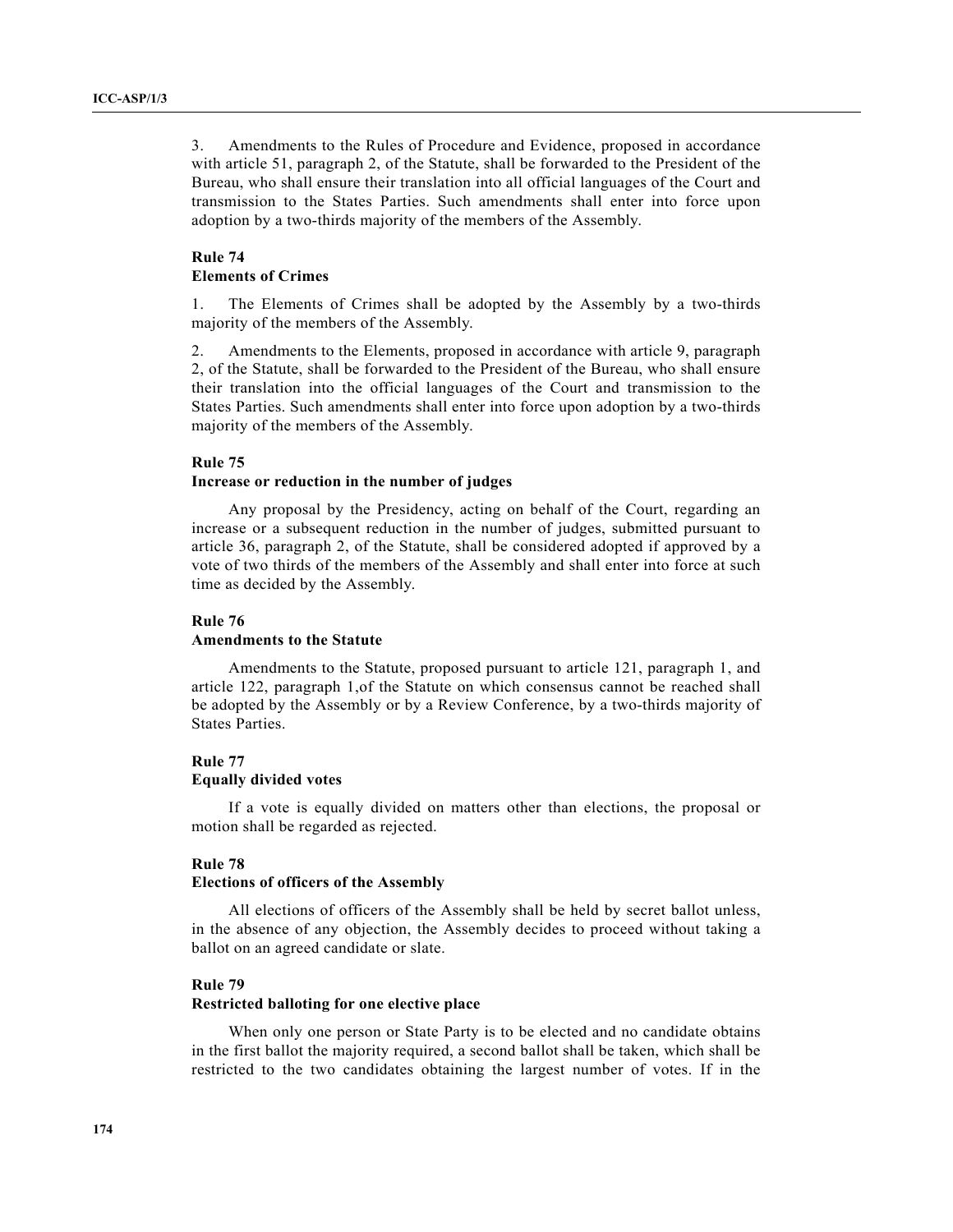second ballot the votes are equally divided, and a majority is required, the President shall decide between the candidates by drawing lots. If a two-thirds majority is required, the balloting shall be continued until one candidate secures two thirds of the votes cast; provided that after the third inconclusive ballot, votes may be cast for any eligible person or State Party. If three such unrestricted ballots are inconclusive, the next three ballots shall be restricted to the two candidates who obtained the greatest number of votes in the third of the unrestricted ballots, and the following three ballots thereafter shall be unrestricted, and so on until a person or State Party is elected. These provisions shall not prejudice the application of rules 85 and 86.

#### **Rule 80**

#### **Restricted balloting for two or more elective places**

When two or more elective places are to be filled at one time under the same conditions, those candidates obtaining in the first ballot the majority required shall be elected. If the number of candidates obtaining such majority is less than the number of persons or States Parties to be elected, there shall be additional ballots to fill the remaining places, the voting being restricted to the candidates obtaining the greatest number of votes in the previous ballot to a number not more than twice the places remaining to be filled; provided that after the third inconclusive ballot, votes may be cast for any eligible person or State Party. If three such unrestricted ballots are inconclusive, the next three ballots shall be restricted to the candidates who obtained the greatest number of votes in the third of the unrestricted ballots, to a number not more than twice the places remaining to be filled, and the following three ballots thereafter shall be unrestricted, and so on until all the places have been filled. These provisions shall not prejudice the application of rules 85 and 86.

# **XVI. Disciplinary proceedings**

#### **Rule 81**

### **Removal from office of a judge, the Prosecutor or a Deputy Prosecutor**

1. On the receipt of a communication from the Presidency or the Prosecutor concerning a complaint or a recommendation for the removal from office of a judge, the Prosecutor or a Deputy Prosecutor, as the case may be, in accordance with rules 26 and 29, paragraphs 2 and 3, of the Rules of Procedure and Evidence, the President of the Bureau of the Assembly shall circulate such communication among the members of the Bureau and shall convene a meeting of the Bureau.

2. After having heard the person concerned, the Bureau, when the seriousness of the complaint and the nature of the evidence so warrant, may, in accordance with rule 28 of the Rules of Procedure and Evidence, suspend him/her from duty pending final decision.

3. After having gathered, with full respect of the rights of the person concerned as provided for in rule 27 of the Rules of Procedure and Evidence, all the relevant information for the purpose of deciding on the complaint, the Bureau shall transmit to the next ordinary or special session of the Assembly the communication received in accordance with paragraph 1, and the relevant materials, and a recommendation on the alleged responsibility of the person concerned.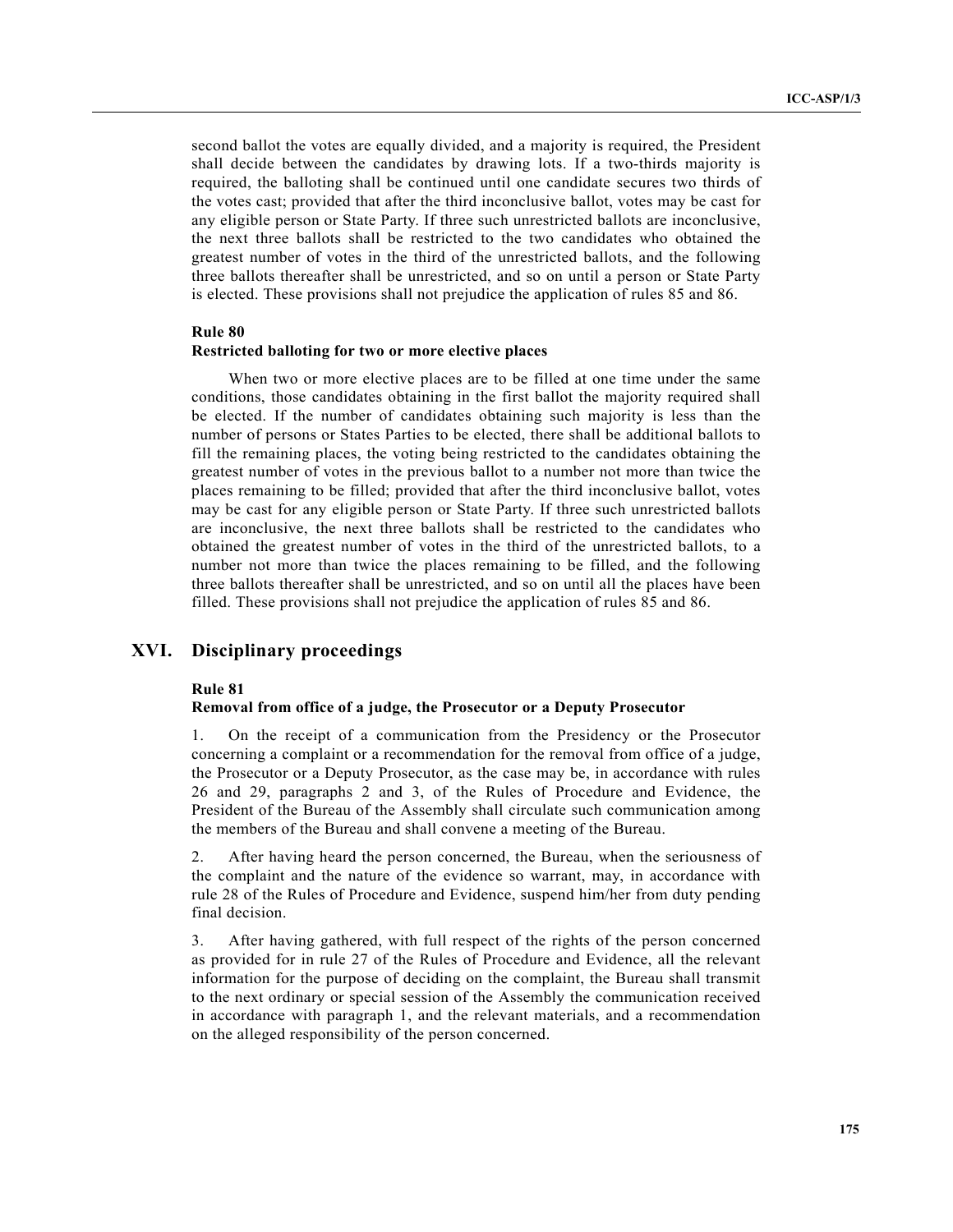4. A decision as to the removal from office of a judge, the Prosecutor or a Deputy Prosecutor shall be made by the Assembly as provided for in article 46, paragraph 2, of the Statute.

### **Rule 82 Disciplinary measures**

1. On the receipt of a communication from the Presidency or the Prosecutor concerning a complaint or recommendation for disciplinary measures against the Prosecutor or a Deputy Prosecutor, as the case may be, in accordance with rules 26 and 30, paragraphs 2 and 3 (b), of the Rules of Procedure and Evidence, the President of the Bureau of the Assembly shall circulate such communication among the members of the Bureau and shall convene a meeting of the Bureau.

2. After having gathered, with full respect of the rights of the person concerned as provided for in rule 27 of the Rules of Procedure and Evidence, all the relevant information for the purpose of deciding on the complaint, the Bureau shall adopt a decision in accordance with rule 30, paragraphs 2 and 3, of the Rules of Procedure and Evidence.

# **XVII. Subsidiary bodies**

### **Rule 83**

#### **Establishment of subsidiary bodies**

The Assembly may establish such subsidiary bodies as may be necessary, including an independent oversight mechanism for inspection, evaluation and investigation of the Court, in order to enhance its efficiency and economy.

# **Rule 84**

### **Rules of procedure of subsidiary bodies**

Unless otherwise decided by the Assembly, these rules shall apply, mutatis mutandis, to the proceedings of subsidiary bodies, except that:

(a) The presiding officer of a subsidiary body may exercise the right of vote;

(b) The presence of representatives of a majority of the members of a subsidiary body shall be required for any decision to be taken.

### **XVIII. Elections of the judges, the Prosecutor and the Deputy Prosecutors**

### **Rule 85**

#### **Elections of the judges**

The elections of the judges and the elections to fill a vacancy shall be held in accordance with articles 36 and 37 of the Statute.

#### **Rule 86**

#### **Elections of the Prosecutor and the Deputy Prosecutors**

The elections of the Prosecutor and the Deputy Prosecutors shall take place in accordance with article 42, paragraphs 2, 3 and 4, of the Statute.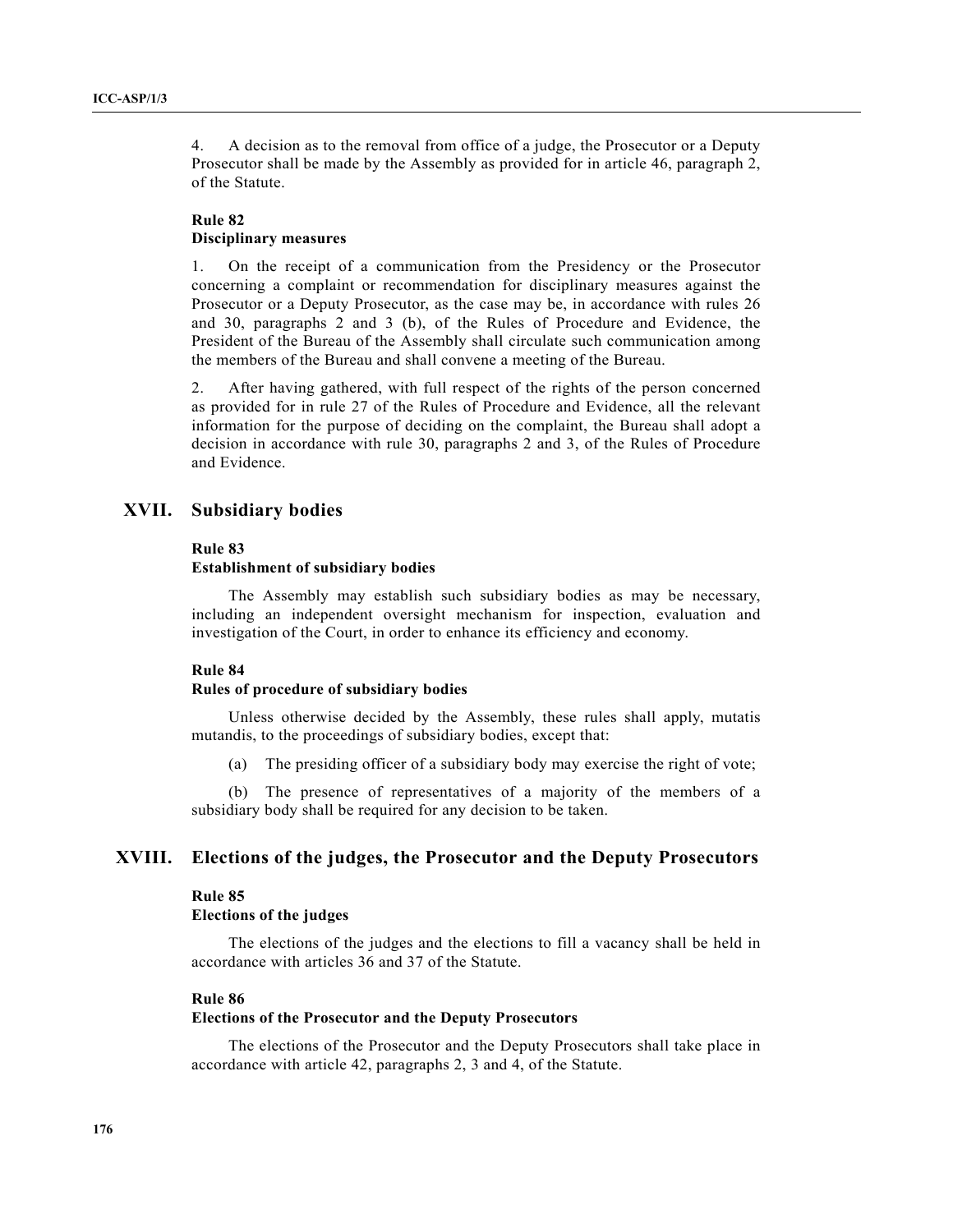# **XIX. Administrative and budgetary questions**

# **Rule 87 Staff regulations and guidelines**

1. The Assembly shall approve the Staff Regulations which shall be proposed by the Registrar, in accordance with article 44, paragraph 3, of the Statute, and which include the terms and conditions upon which the staff of the Court shall be appointed, remunerated and dismissed. When approving the Staff Regulations, the Assembly shall ensure that they fully reflect the provisions of article 44, paragraphs 1 and 2, of the Statute.

2. The Assembly shall establish guidelines for the employment by the Court, in exceptional circumstances, of gratis personnel offered by States Parties, intergovernmental organizations or non-governmental organizations to assist with the work of any of the organs of the Court.

# **Rule 88**

### **Regulations for financial administration**

1. The Assembly shall adopt the Financial Regulations and Rules which, in addition to the Statute, shall govern all financial matters related to the Court and the meetings of the Assembly, including its Bureau and subsidiary bodies.

2. The Assembly shall adopt the criteria under which the Court may receive and utilize, as additional funds, voluntary contributions from Governments, international organizations, individuals, corporations and other entities.

3. The Assembly shall decide on salaries, allowances and expenses which shall be received by the judges, the Prosecutor, the Deputy Prosecutors, the Registrar and the Deputy Registrar.

### **Rule 89 Trust Fund**

1. A Trust Fund shall be established by a decision of the Assembly, pursuant to article 79 of the Statute, for the benefit of victims of crimes within the jurisdiction of the Court, and of the families of such victims.

2. The Trust Fund shall be managed according to criteria to be determined by the Assembly.

# **Rule 90**

### **Budget**

The Assembly shall decide on the budget, which shall comprise the expenses of the Court and the Assembly, including its Bureau and subsidiary bodies.

# **Rule 91**

# **Contributions**

The Assembly shall decide on a scale of assessment, under which the contributions of States Parties to the budget shall be assessed, to be based on the scale adopted by the United Nations for its regular budget and adjusted in accordance with the principles on which that scale is based.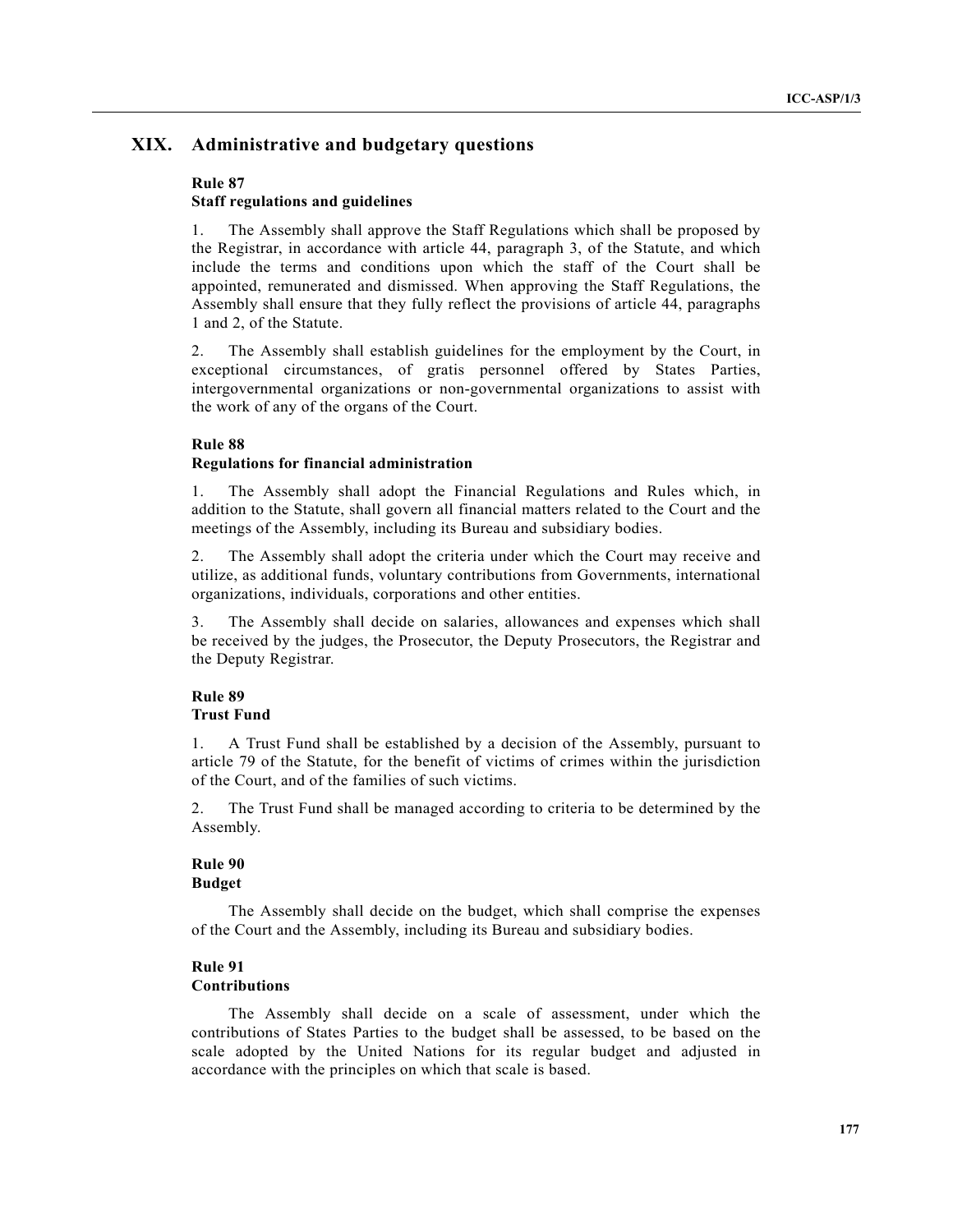# **XX. Participation of observers and other participants**

#### **Rule 92 Observers**

1. Representatives designated by entities, intergovernmental organizations and other entities that have received a standing invitation from the General Assembly of the United Nations pursuant to its relevant resolutions to participate, in the capacity of observers, in its sessions and work have the right to participate as observers, without the right to vote, in the deliberations of the Assembly.

2. Representatives designated by regional intergovernmental organizations or other international bodies invited to the Rome Conference, accredited to the Preparatory Commission for the International Criminal Court or invited by the Assembly may participate as observers, without the right to vote, in the deliberations of the Assembly.

3. The representatives referred to in paragraphs 1 and 2 above may also participate in the deliberations of subsidiary bodies under the conditions laid down in rule 42 of the present rules of procedure.

### **Rule 93**

#### **Other participants**

Non-governmental organizations invited to the Rome Conference, registered to the Preparatory Commission for the International Criminal Court, or having consultative status with the Economic and Social Council of the United Nations whose activities are relevant to the activities of the Court and other nongovernmental organizations invited by the Assembly may, through their designated representatives:

(a) Attend meetings of the Assembly and meetings of its subsidiary bodies under the conditions laid down in rule 42 of the present Rules of Procedure;

(b) Receive copies of official documents;

(c) Upon the invitation of the President and subject to the approval of the Assembly, make oral statements through a limited number of representatives on questions relating to their activities at the opening and closing meetings of the Assembly;

(d) Make oral statements through a limited number of representatives on questions relating to their activities at the opening and closing meetings of subsidiary bodies, when the subsidiary body concerned deems it appropriate.

#### **Rule 94**

#### **States not having observer status**

At the beginning of each session of the Assembly, the President may, subject to the approval of the Assembly, invite a given State which is not a party and does not have observer status to designate a representative to be present during the work of the Assembly. A representative who is so designated may be authorized by the Assembly to make a statement.